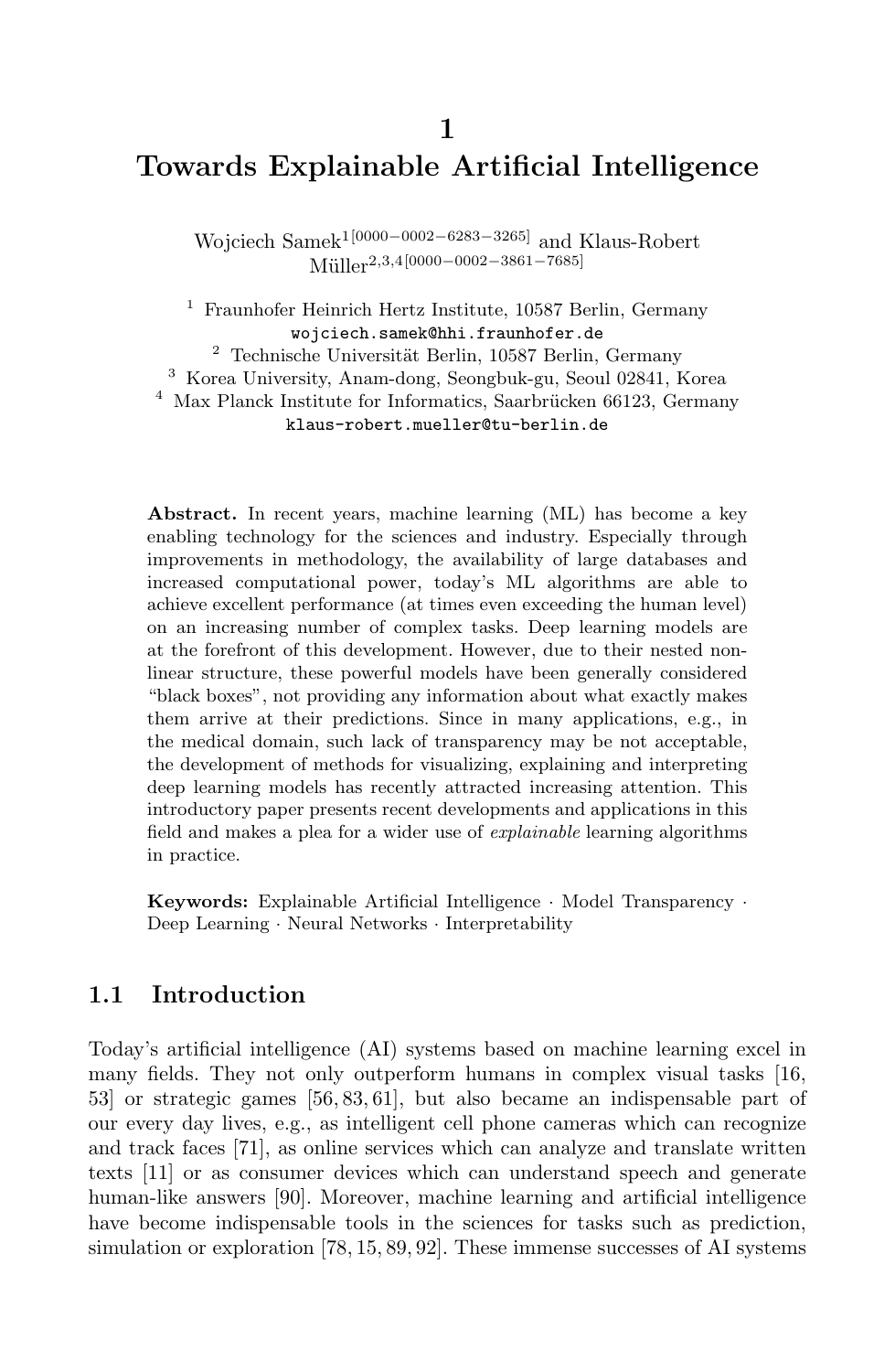mainly became possible through improvements in deep learning methodology [48, 47], the availability of large databases [17, 34] and computational gains obtained with powerful GPU cards [52].

Despite the revolutionary character of this technology, challenges still exist which slow down or even hinder the prevailance of AI in some applications. Examplar challenges are (1) the large complexity and high energy demands of current deep learning models [29], which hinder their deployment in resource restricted environments and devices, (2) the lack of robustness to adversarial attacks [55], which pose a severe security risk in application such as autonomous driving<sup>5</sup>, and (3) the lack of transparency and explainability  $[76, 32, 18]$ , which reduces the trust in and the verifiability of the decisions made by an AI system.

This paper focuses on the last challenge. It presents recent developments in the field of *explainable artificial intelligence* and aims to foster awareness for the advantages–and at times–also for the necessity of transparent decision making in practice. The historic second Go match between Lee Sedol and AlphaGo [82] nicely demonstrates the power of today's AI technology, and hints at its enormous potential for generating new knowledge from data when being accessible for human interpretation. In this match AlphaGo played a move, which was classified as "not a human move" by a renowned Go expert, but which was the deciding move for AlphaGo to win the game. AlphaGo did not explain the move, but the later play unveiled the intention behind its decision. With explainable AI it may be possible to also identify such novel patterns and strategies in domains like health, drug development or material sciences, moreover, the explanations will ideally let us comprehend the reasoning of the system and understand why the system has decided e.g. to classify a patient in a specific manner or associate certain properties with a new drug or material. This opens up innumerable possibilities for future research and may lead to new scientific insights.

The remainder of the paper is organized as follows. Section 1.2 discusses the need for transparency and trust in AI. Section 1.3 comments on the different types of explanations and their respective information content and use in practice. Recent techniques of explainable AI are briefly summarized in Section 1.4, including methods which rely on simple surrogate functions, frame explanation as an optimization problem, access the model's gradient or make use of the model's internal structure. The question of how to objectively evaluate the quality of explanations is addressed in Section 1.5. The paper concludes in Section 1.6 with a discussion on general challenges in the field of explainable AI.

# 1.2 Need for Transparency and Trust in AI

Black box AI systems have spread to many of today's applications. For machine learning models used, e.g., in consumer electronics or online translation services,

 $^5$  The authors of  $\left[ 24\right]$  showed that deep models can be easily fooled by physical-world attacks. For instance, by putting specific stickers on a stop sign one can achieve that the stop sign is not recognized by the system anymore.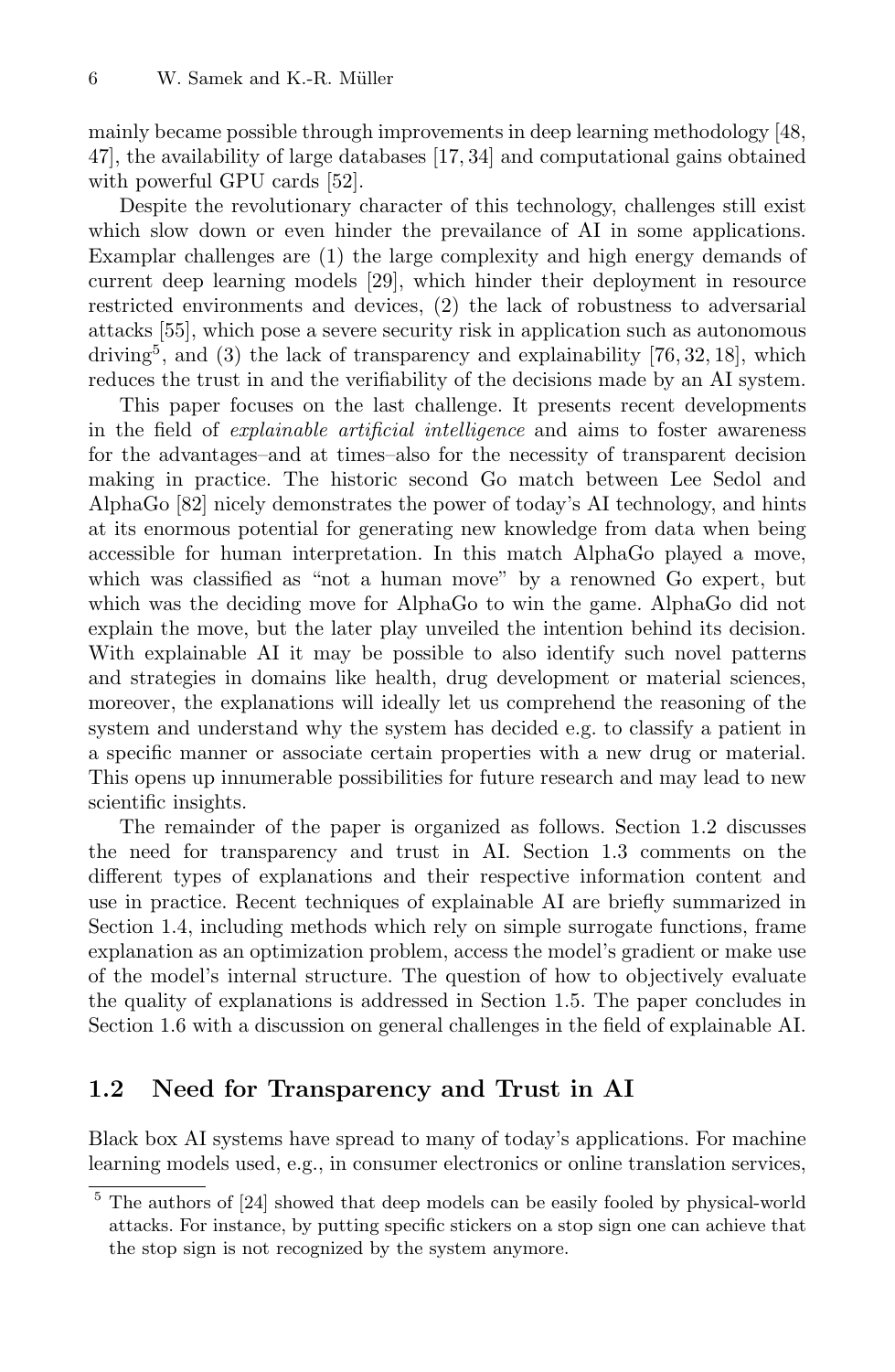transparency and explainability are not a key requirement as long as the overall performance of these systems is good enough. But even if these systems fail, e.g., the cell phone camera does not recognize a person or the translation service produces grammatically wrong sentences, the consequences are rather unspectacular. Thus, the requirements for transparency and trust are rather low for these types of AI systems. In safety critical applications the situation is very different. Here, the intransparency of ML techniques may be a limiting or even disqualifying factor. Especially if single wrong decisions can result in danger to life and health of humans (e.g., autonomous driving, medical domain) or significant monetary losses (e.g., algorithmic trading), relying on a datadriven system whose reasoning is incomprehensible may not be an option. This intransparency is one reason why the adoption of machine learning to domains such as health is more cautious than the usage of these models in the consumer, e-commerce or entertainment industry.

In the following we discuss why the ability to explain the decision making of an AI system helps to establish trust and is of utmost importance, not only in medical or safety critical applications. We refer the reader to [91] for a discussion of the challenges of transparency.

#### 1.2.1 Explanations Help to Find "Clever Hans" Predictors

Clever Hans was a horse that could supposedly count and that was considered a scientific sensation in the years around 1900. As it turned out later, Hans did not master the math but in about 90 percent of the cases, he was able to derive the correct answer from the questioner's reaction. Analogous behaviours have been recently observed in state-of-the-art AI systems [46]. Also here the algorithms have learned to use some spurious correlates in the training and test data and similarly to Hans predict right for the 'wrong' reason.

For instance, the authors of [44, 46] showed that the winning method of the PASCAL VOC competition [23] was often not detecting the object of interest, but was utilizing correlations or context in the data to correctly classify an image. It recognized boats by the presence of water and trains by the presence of rails in the image, moreover, it recognized horses by the presence of a copyright watermark $6$ . The occurrence of the copyright tags in horse images is a clear artifact in the dataset, which had gone unnoticed to the organizers and participants of the challenge for many years. It can be assumed that nobody has systematically checked the thousands images in the dataset for this kind of artifacts (but even if someone did, such artifacts may be easily overlooked). Many other examples of "Clever Hans" predictors have been described in the literature. For instance, [73] show that current deep neural networks are distinguishing the classes "Wolf" and "Husky" mainly by the presence of snow in the image. The authors of [46] demonstrate that deep models overfit to padding artifacts when classifying airplanes, whereas [63] show that a model which was

<sup>6</sup> The PASCAL VOC images have been automatically crawled from flickr and especially the horse images were very often copyrighted with a watermark.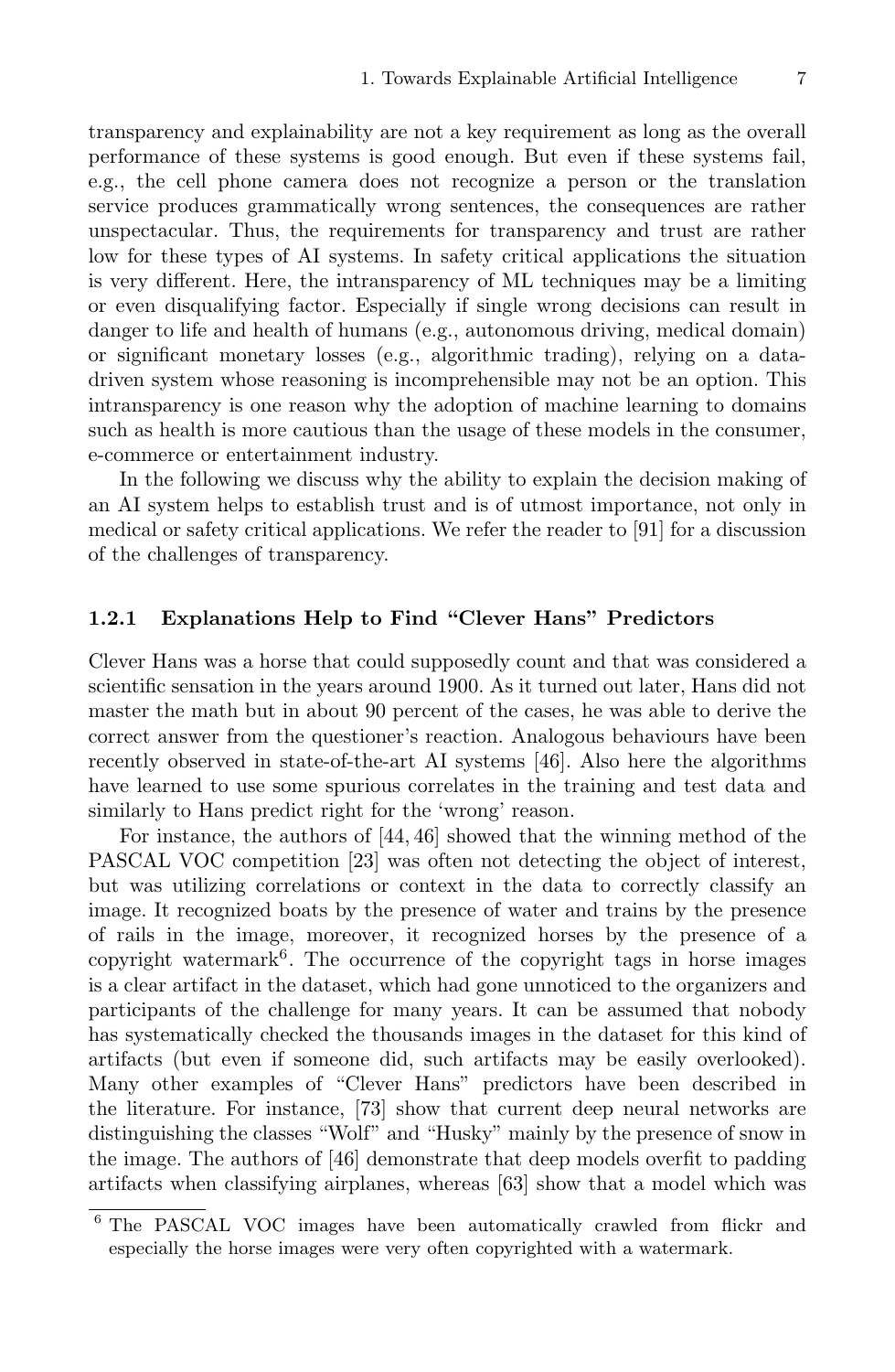trained to distinguish between 1000 categories, has not learned dumbbells as an independent concept, but associates a dumbbell with the arm which lifts it. Such "Clever Hans" predictors perform well on their respective test sets, but will certainly fail if deployed to the real-world, where sailing boats may lie on a boat trailer, both wolves and huskies can be found in non-snow regions and horses do not have a copyright sign on them. However, if the AI system is a black box, it is very difficult to unmask such predictors. Explainability helps to detect these types of biases in the model or the data, moreover, it helps to understand the weaknesses of the AI system (even if it is not a "Clever Hans" predictor). In the extreme case, explanations allow to detect the classifier's misbehaviour (e.g., the focus on the copyright tag) from a single test image<sup>7</sup>. Since understanding the weaknesses of a system is the first step towards improving it, explanations are likely to become integral part of the training and validation process of future AI models.

#### 1.2.2 Explanations Foster Trust and Verifiability

The ability to verify decisions of an AI system is very important to foster trust, both in situations where the AI system has a supportive role (e.g., medical diagnosis) and in situations where it practically takes the decisions (e.g., autonomous driving). In the former case, explanations provide extra information, which, e.g., help the medical expert to gain a comprehensive picture of the patient in order to take the best therapy decision. Similarly to a radiologist, who writes a detailed report explaining his findings, a supportive AI system should in detail explain its decisions rather than only providing the diagnosis to the medical expert. In cases where the AI system itself is deciding, it is even more critical to be able to comprehend the reasoning of the system in order to verify that it is not behaving like Clever Hans, but solves the problem in a robust and safe manner. Such verifications are required to build the necessary trust in every new technology.

There is also a social dimension of explanations. Explaining the rationale behind one's decisions is an important part of human interactions [30]. Explanations help to build trust in a relationship between humans, and should therefore be also part of human-machine interactions [3]. Explanations are not only an inevitable part of human learning and education (e.g., teacher explains solution to student), but also foster the acceptance of difficult decisions and are important for informed consent (e.g., doctor explaining therapy to patient). Thus, even if not providing additional information for verifying the decision, e.g., because the patient may have no medical knowledge, receiving explanations usually make us feel better as it integrates us into the decision-making process. An AI system which interacts with humans should therefore be explainable.

<sup>7</sup> Traditional methods to evaluate classifier performance require large test datasets.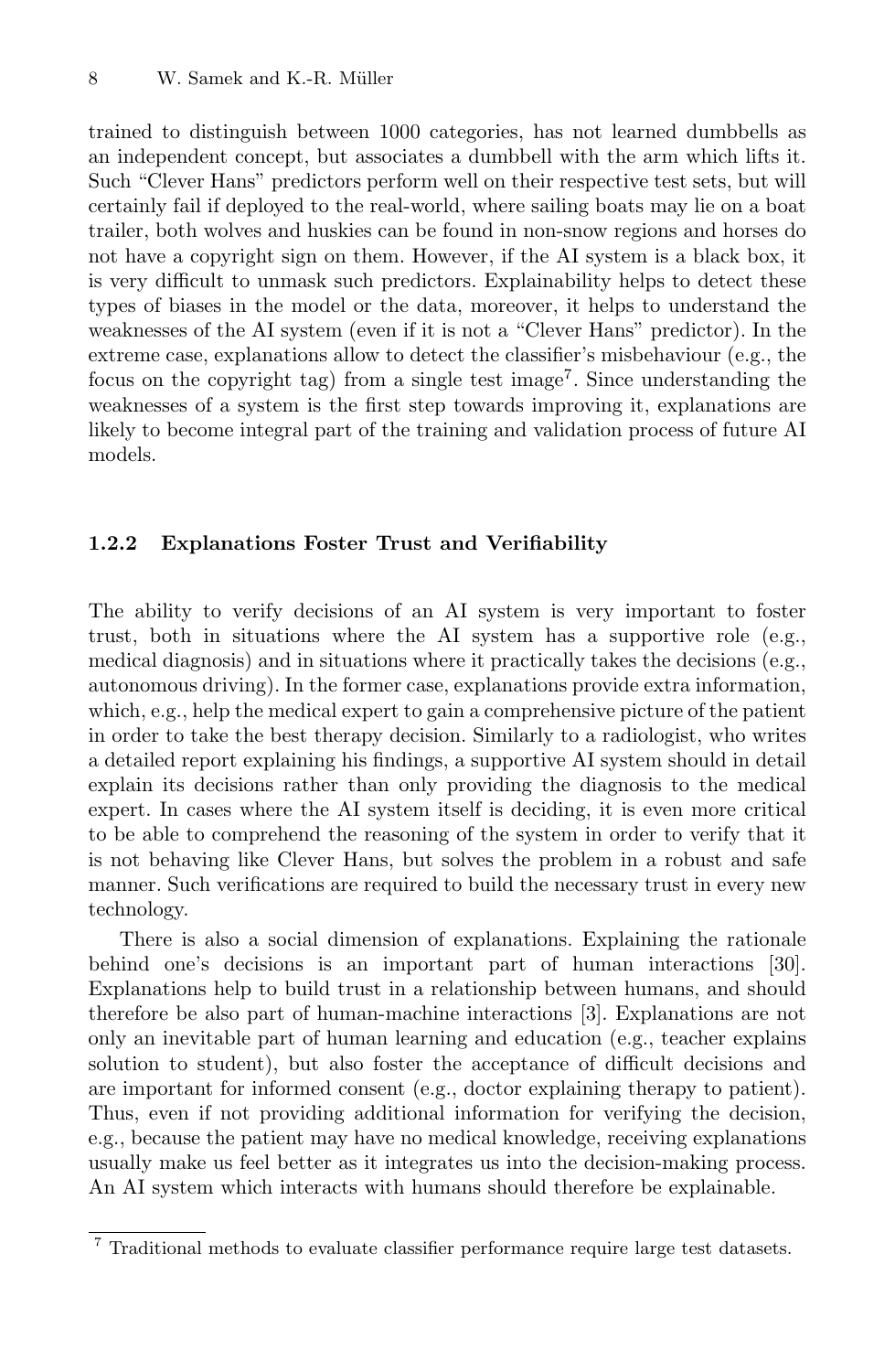#### 1.2.3 Explanations are a Prerequisite for New Insights

AI systems have the potential to discover patterns in data, which are not accessible to the human expert. In the case of the Go game, these patterns can be new playing strategies [82]. In the case of scientific data, they can be unknown associations between genes and diseases [51], chemical compounds and material properties [68] or brain activations and cognitive states [49]. In the sciences, identifying these patterns, i.e., explaining and interpreting what features the AI system uses for predicting, is often more important than the prediction itself, because it unveils information about the biological, chemical or neural mechanisms and may lead to new scientific insights.

This necessity to explain and interpret the results has led to a strong dominance of linear models in scientific communities in the past (e.g. [42, 67]). Linear models are intrinsically interpretable and thus easily allow to extract the learned patterns. Only recently, it became possible to apply more powerful models such as deep neural networks without sacrificing interpretability. These explainable non-linear models have already attracted attention in domains such as neuroscience  $[87, 89, 20]$ , health  $[33, 14, 40]$ , autonomous driving  $[31]$ , drug design [70] and physics [78, 72] and it can be expected that they will play a pivotal role in future scientific research.

#### 1.2.4 Explanations are Part of the Legislation

The infiltration of AI systems into our daily lives poses a new challenge for the legislation. Legal and ethical questions regarding the responsibility of AI systems and their level of autonomy have recently received increased attention [21, 27]. But also anti-discrimination and fairness aspects have been widely discussed in the context of AI [28, 19]. The EU's General Data Protection Regulation (GDPR) has even added the *right to explanation* to the policy in Articles 13, 14 and 22, highlighting the importance of human-understandable interpretations derived from machine decisions. For instance, if a person is being rejected for a loan by the AI system of a bank, in principle, he or she has the right to know why the system has decided in this way, e.g., in order to make sure that the decision is compatible with the anti-discrimination law or other regulations. Although it is not yet clear how these legal requirements will be implemented in practice, one can be sure that transparency aspects will gain in importance as AI decisions will more and more affect our daily lives.

# 1.3 Different Facets of an Explanation

Recently proposed explanation techniques provide valuable information about the learned representations and the decision-making of an AI system. These explanations may differ in their information content, their recipient and their purpose. In the following we describe the different types of explanations and comment on their usefulness in practice.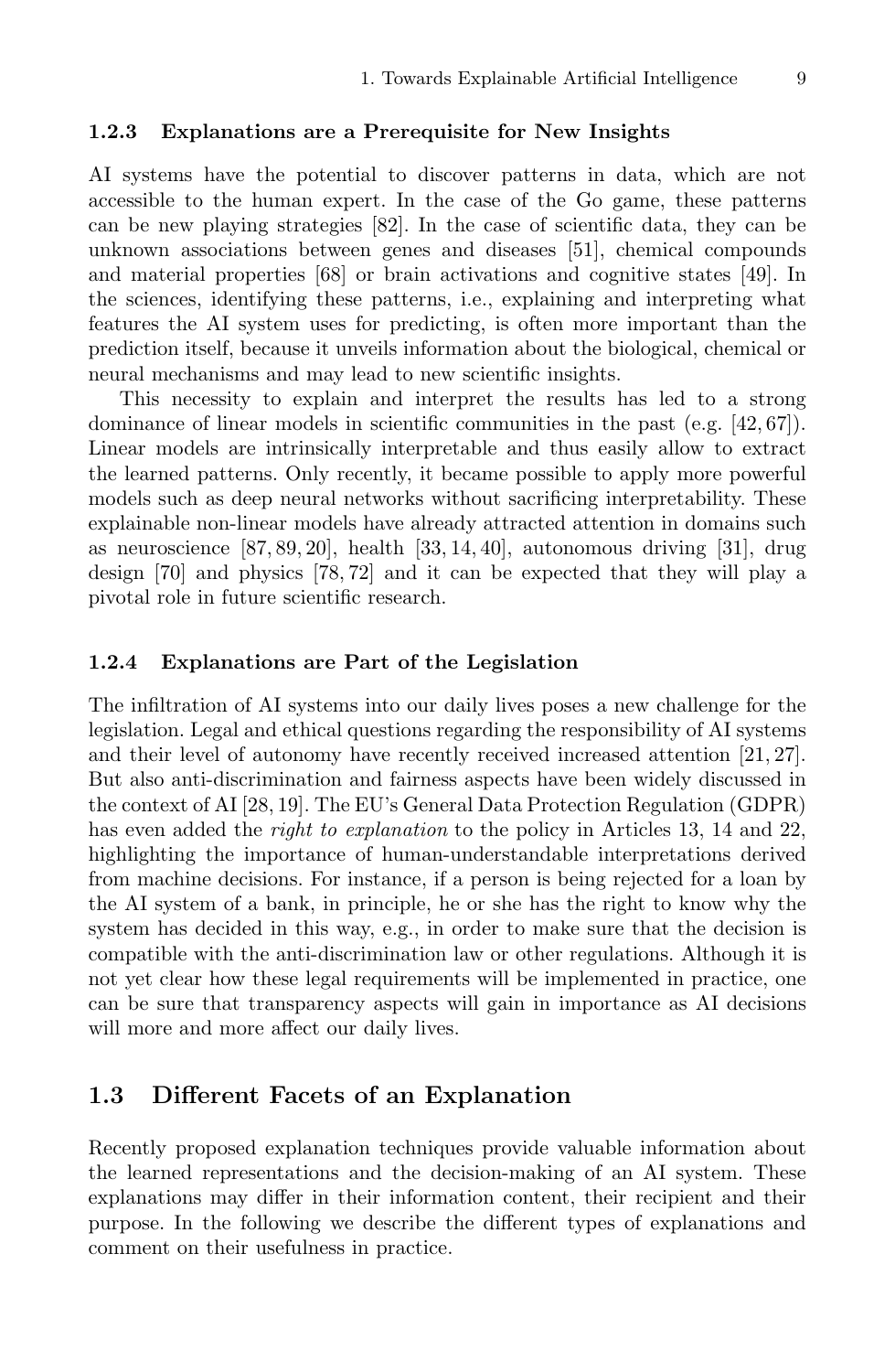#### 1.3.1 Recipient

Different recipients may require explanations with different level of detail and with different information content. For instance, for users of AI technology it may be sufficient to obtain coarse explanations, which are easy to interpret, whereas AI researchers and developers would certainly prefer explanations, which give them deeper insights into the functioning of the model.

In the case of image classification such simple explanations could coarsely highlight image regions, which are regarded most relevant for the model. Several preprocessing steps, e.g., smoothing, filtering or contrast normalization, could be applied to further improve the visualization quality. Although discarding some information, such coarse explanations could help the ordinary user to foster trust in AI technology. On the other hand AI researchers and developers, who aim to improve the model, may require all the available information, including negative evidence, about the AI's decision in the highest resolution (e.g., pixelwise explanations), because only this complete information gives detailed insights into the (mal)functioning of the model.

One can easily identify further groups of recipients, which are interested in different types of explanations. For instance, when applying AI to the medical domain these groups could be patients, doctors and institutions. An AI system which analyzes patient data could provide simple explanations to the patients, e.g., indicating too high blood sugar, while providing more elaborate explanations to the medical personal, e.g., unusual relation between different blood parameters. Furthermore, institutions such as hospitals or the FDA might be less interested in understanding the AI's decisions for individual patients, but would rather prefer to obtain global or aggregated explanations, i.e., patterns which the AI system has learned after analyzing many patients.

#### 1.3.2 Information Content

Different types of explanation provide insights into different aspects of the model, ranging from information about the learned representations to the identification of distinct prediction strategies and the assessment of overall model behaviour. Depending on the recipient of the explanations and his or her intent, it may be advantageous to focus on one particular type of explanation. In the following we briefly describe four different types of explanations.

1. Explaining learned representations: This type of explanation aims to foster the understanding of the learned representations, e.g., neurons of a deep neural network. Recent work [12, 38] investigates the role of single neurons or group of neurons in encoding certain concepts. Other methods [84, 93, 64, 65] aim to interpret what the model has learned by building prototypes that are representative of the abstract learned concept. These methods, e.g., explain what the model has learned about the category "car" by generating a prototypical image of a car. Building such a prototype can be formulated within the activation maximization framework and has been shown to be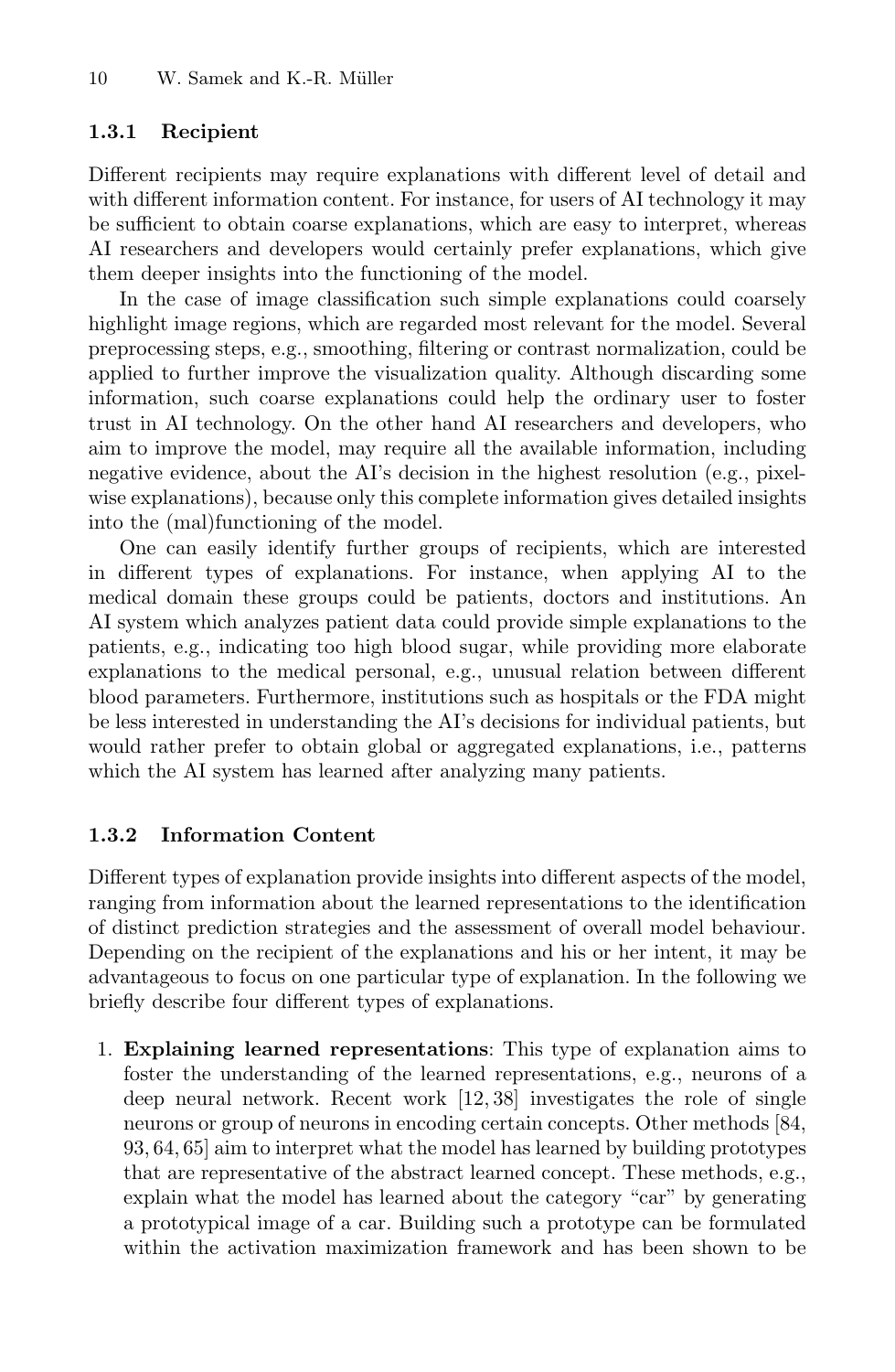an effective tool for studying the internal representation of a deep neural network.

- 2. Explaining individual predictions: Other types of explanations provide information about individual predictions, e.g., heatmaps visualizing which pixels have been most relevant for the model to arrive at its decision [60] or heatmaps highlighting the most sensitive parts of an input [84]. Such explanations help to verify the predictions and establish trust in the correct functioning on the system. Layer-wise Relevance Propagation (LRP) [9, 58] provides a general framework for explaining individual predictions, i.e., it is applicable to various ML models, including neural networks [9], LSTMs [7], Fisher Vector classifiers [44] and Support Vector Machines [35]. Section 1.4 gives an overview over recently proposed methods for computing individual explanations.
- 3. Explaining model behaviour: This type of explanations go beyond the analysis of individual predictions towards a more general understanding of model behaviour, e.g., identification of distinct prediction strategies. The spectral relevance analysis (SpRAy) approach of [46] computes such meta explanations by clustering individual heatmaps. Each cluster then represents a particular prediction strategy learned by the model. For instance, the authors of [46] identify four clusters when classifying "horse" images with the Fisher Vector classifier [77] trained on the PASCAL VOC 2007 dataset [22], namely (1) detect the horse and rider, 2) detect a copyright tag in portrait oriented images, 3) detect wooden hurdles and other contextual elements of horseback riding, and 4) detect a copyright tag in landscape oriented images. Such explanations are useful for obtaining a global overview over the learned strategies and detecting "Clever Hans" predictors [46].
- 4. Explaining with representative examples: Another class of methods interpret classifiers by identifying representative training examples [41, 37]. This type of explanations can be useful for obtaining a better understanding of the training dataset and how it influences the model. Furthermore, these representative examples can potentially help to identify biases in the data and make the model more robust to variations of the training dataset.

#### 1.3.3 Role

Besides the recipient and information content it is also important to consider the purpose of an explanation. Here we can distinguish two aspects, namely (1) the intent of the explanation method (what specific question does the explanation answer) and (2) our intent (what do we want to use the explanation for).

Explanations are relative and it makes a huge difference whether their intent is to explain the prediction as is (even if it is incorrect), whether they aim to visualize what the model "thinks" about a specific class (e.g., the true class) or whether they explain the prediction relative to another alternative ("why is this image classified as car and not as truck"). Methods such as LRP allow to answer all these different questions, moreover, they also allow to adjust the amount of positive and negative evidence in the explanations, i.e., visualize what speaks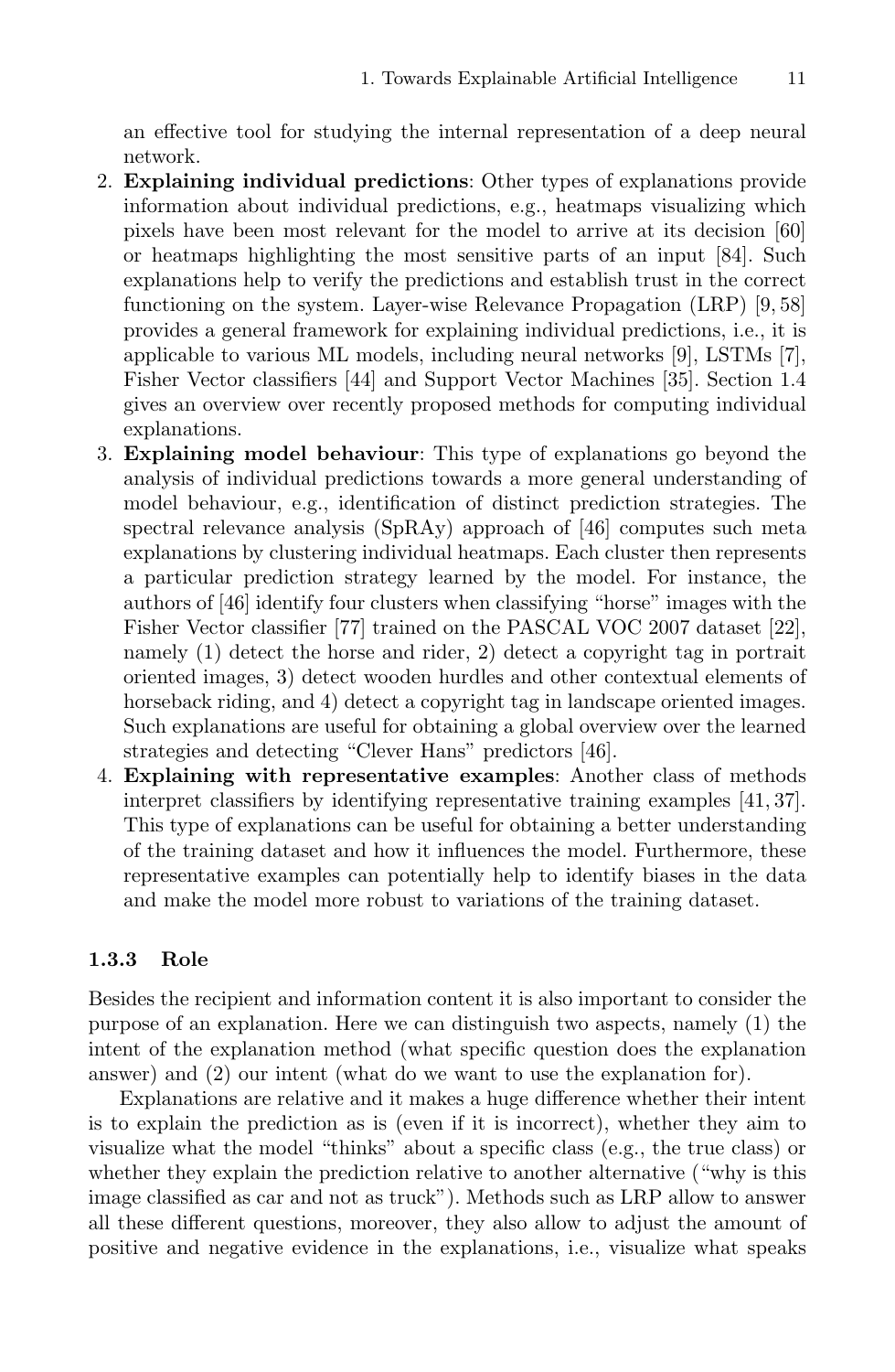for (positive evidence) and against (negative evidence) the prediction. Such finegrained explanations foster the understanding of the classifier and the problem at hand.

Furthermore, there may be different goals for using the explanations beyond visualization and verification of the prediction. For instance, explanations can be potentially used to improve the model, e.g., by regularization [74]. Also since explanations provide information about the (relevant parts of the) model, they can be potentially used for model compression and pruning. Many other uses (certification of the model, legal use) of explanations can be thought of, but the details remain future work.

# 1.4 Methods of Explainable AI

This section gives an overview over different approaches to explainable AI, starting with techniques which are model-agnostic and rely on a simple surrogate function to explain the predictions. Then, we discuss methods which compute explanations by testing the model's response to local perturbations (e.g., by utilizing gradient information or by optimization). Subsequently, we present very efficient propagation-based explanation techniques which leverage the model's internal structure. Finally, we consider methods which go beyond individual explanations towards a meta-explanation of model behaviour.

This section is not meant to be a complete survey of explanation methods, but it rather summarizes the most important developments in this field. Some approaches to explainable AI, e.g., methods which find influencial examples [37], are not discussed in this section.

# 1.4.1 Explaining with Surrogates

Simple classifiers such as linear models or shallow decision trees are intrinsically interpretable, so that explaining its predictions becomes a trivial task. Complex classifiers such as deep neural networks or recurrent models on the other hand contain several layers of non-linear transformations, which largely complicates the task of finding what exactly makes them arrive at their predictions.

One approach to explain the predictions of complex models is to locally approximate them with a simple surrogate function, which is interpretable. A popular technique falling into this category is Local Interpretable Model-agnostic Explanations (LIME) [73]. This method samples in the neighborhood of the input of interest, evaluates the neural network at these points, and tries to fit the surrogate function such that it approximates the function of interest. If the input domain of the surrogate function is human-interpretable, then LIME can even explain decisions of a model which uses non-interpretable features. Since LIME is model agnostic, it can be applied to any classifier, even without knowing its internals, e.g., architecture or weights of a neural network classifier. One major drawback of LIME is its high computational complexity, e.g., for state-ofthe-art models such as GoogleNet it requires several minutes for computing the explanation of a single prediction [45].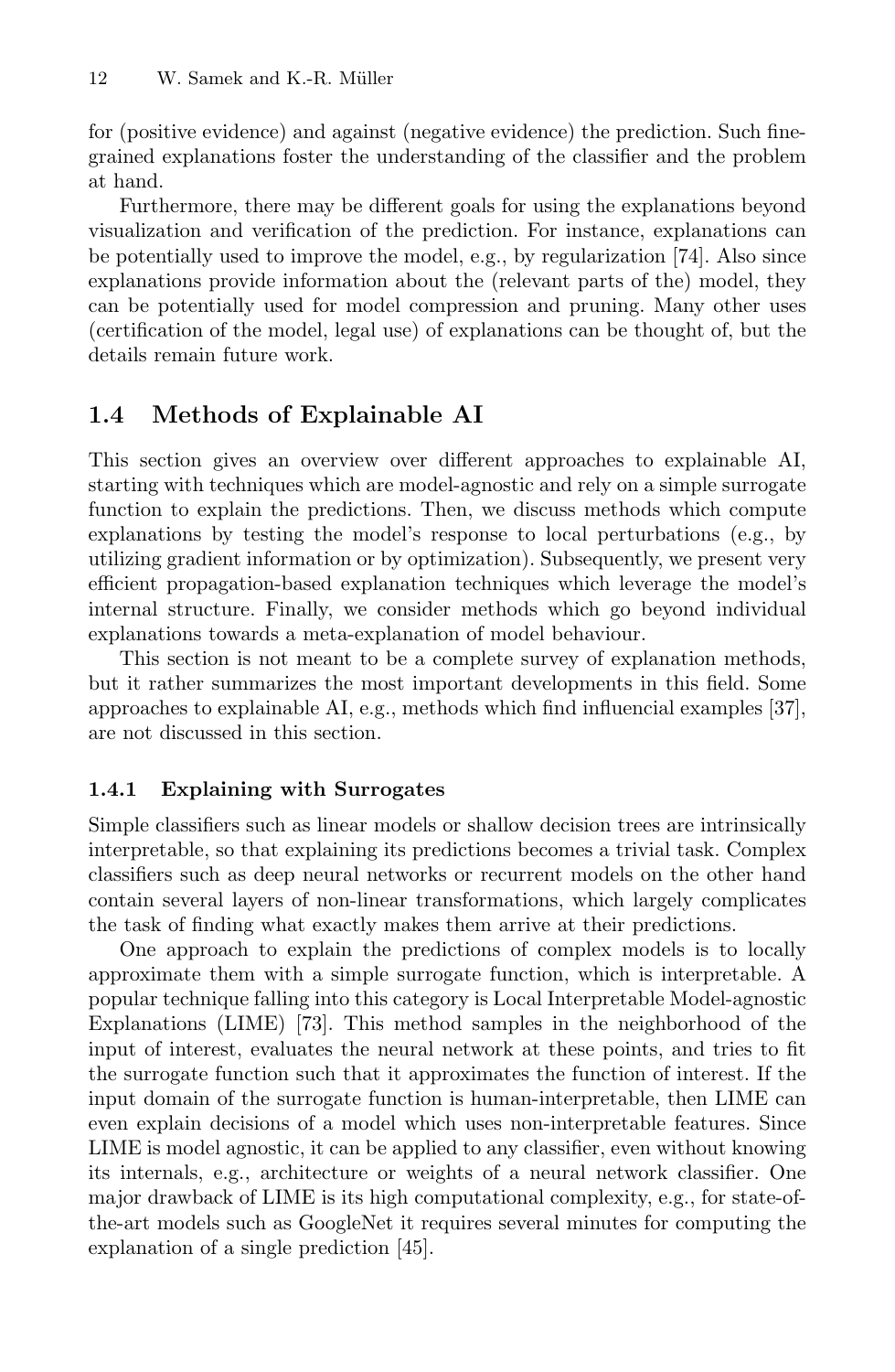Similar to LIME which builds a model for locally approximating the function of interest, the SmoothGrad method [85] samples the neighborhood of the input to approximate the gradient. Also SmoothGrad does not leverage the internals of the model, however, it needs access to the gradients. Thus, it can also be regarded as a gradient-based explanation method.

#### 1.4.2 Explaining with Local Perturbations

Another class of methods construct explanations by analyzing the model's response to local changes. This includes methods which utilize the gradient information as well as perturbation- and optimization-based approaches.

Explanation methods relying on the gradient of the function of interest [2] have a long history in machine learning. One example is the so-called Sensitivity Analysis (SA) [62, 10, 84]. Although being widely used as explanation methods, SA technically explains the change in prediction instead of the prediction itself. Furthermore, SA has been shown to suffer from fundamental problems such as gradient shattering and explanation discontinuities, and is therefore considered suboptimal for explanation of today's AI models [60]. Variants of Sensitivity Analysis exist which tackle some of these problems by locally averaging the gradients [85] or integrating them along a specific path [88].

Perturbation-based explanation methods [94, 97, 25] explicitly test the model's response to more general local perturbations. While the occlusion method of [94] measures the importance of input dimensions by masking parts of the input, the Prediction Difference Analysis (PDA) approach of [97] uses conditional sampling within the pixel neighborhood of an analyzed feature to effectively remove information. Both methods are model-agnostic, i.e., can be applied to any classifier, but are computationally not very efficient, because the function of interest (e.g., neural network) needs to be evaluated for all perturbations.

The meaningful perturbation method of [25, 26] is another model-agnostic technique to explaining with local perturbations. It regards explanation as a meta prediction task and applies optimization to synthesize the maximally informative explanations. The idea to formulate explanation as an optimization problem is also used by other methods. For instance, the methods [84, 93, 64] aim to interpret what the model has learned by building prototypes that are representative of the learned concept. These prototypes are computed within the activation maximization framework by searching for an input pattern that produces a maximum desired model response. Conceptually, activation maximization [64] is similar to the meaningful perturbation approach of [25]. While the latter finds a minimum perturbation of the data that makes  $f(x)$ low, activation maximization finds a minimum perturbation of the gray image that makes  $f(x)$  high. The costs of optimization can make these methods computationally very demanding.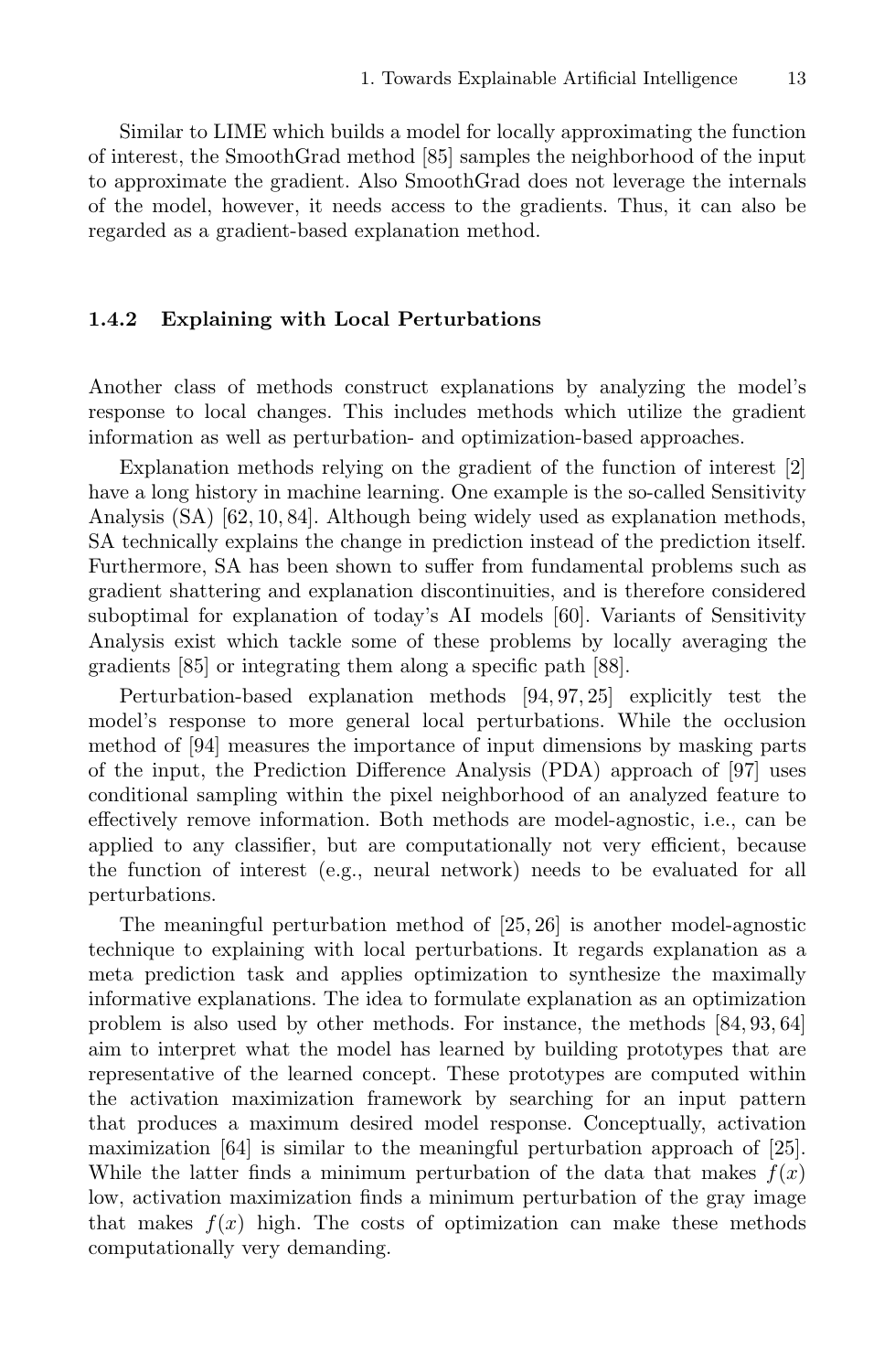### 1.4.3 Propagation-Based Approaches (Leveraging Structure)

Propagation-based approaches to explanation are not oblivious to the model which they explain, but rather integrate the internal structure of the model into the explanation process.

Layer-wise Relevance Propagation (LRP) [9, 58] is a propagation-based explanation framework, which is applicable to general neural network structures, including deep neural networks [13], LSTMs [7, 5], and Fisher Vector classifiers [44]. LRP explains individual decisions of a model by propagating the prediction from the output to the input using local redistribution rules. The propagation process can be theoretically embedded in the deep Taylor decomposition framework [59]. More recently, LRP was extended to a wider set of machine learning models, e.g., in clustering [36] or anomaly detection [35], by first transforming the model into a neural network ('neuralization') and then applying LRP to explain its predictions. The leveraging of the model structure together with the use of appropriate (theoretically-motivated) propagation rules, enables LRP to deliver good explanations at very low computational cost (one forward and one backward pass). Furthermore, the generality of the LRP framework allows also to express other recently proposed explanation techniques, e.g., [81, 95. Since LRP does not rely on gradients, it does not suffer from problems such as gradient shattering and explanation discontinuities [60].

Other popular explanation methods leveraging the model's internal structure are Deconvolution [94] and Guided Backprogagation [86]. In contrast to LRP, these methods do not explain the prediction in the sense "how much did the input feature contribute to the prediction", but rather identify patterns in input space, that relate to the analyzed network output.

Many other explanation methods have been proposed in the literature which fall into the "leveraging structure" category. Some of these methods use heuristics to guide the redistribution process [79], others incorporate an optimization step into the propagation process [39]. The iNNvestigate toolbox [1] provides an efficient implementation for many of these propagation-based explanation methods.

### 1.4.4 Meta-Explanations

Finally, individual explanations can be aggregated and analyzed to identify general patterns of classifier behavior. A recently proposed method, spectral relevance analysis (SpRAy) [46], computes such meta explanations by clustering individual heatmaps. This approach allows to investigate the predictions strategies of the classifier on the whole dataset in a (semi-)automated manner and to systematically find weak points in models or training datasets.

Another type of meta-explanation aims to better understand the learned representations and to provide interpretations in terms of human-friendly concepts. For instance, the network dissection approach of [12, 96] evaluates the semantics of hidden units, i.e., quantify what concepts these neurons encode. Other recent work [38] provides explanations in terms of user-defined concepts and tests to which degree these concepts are important for the prediction.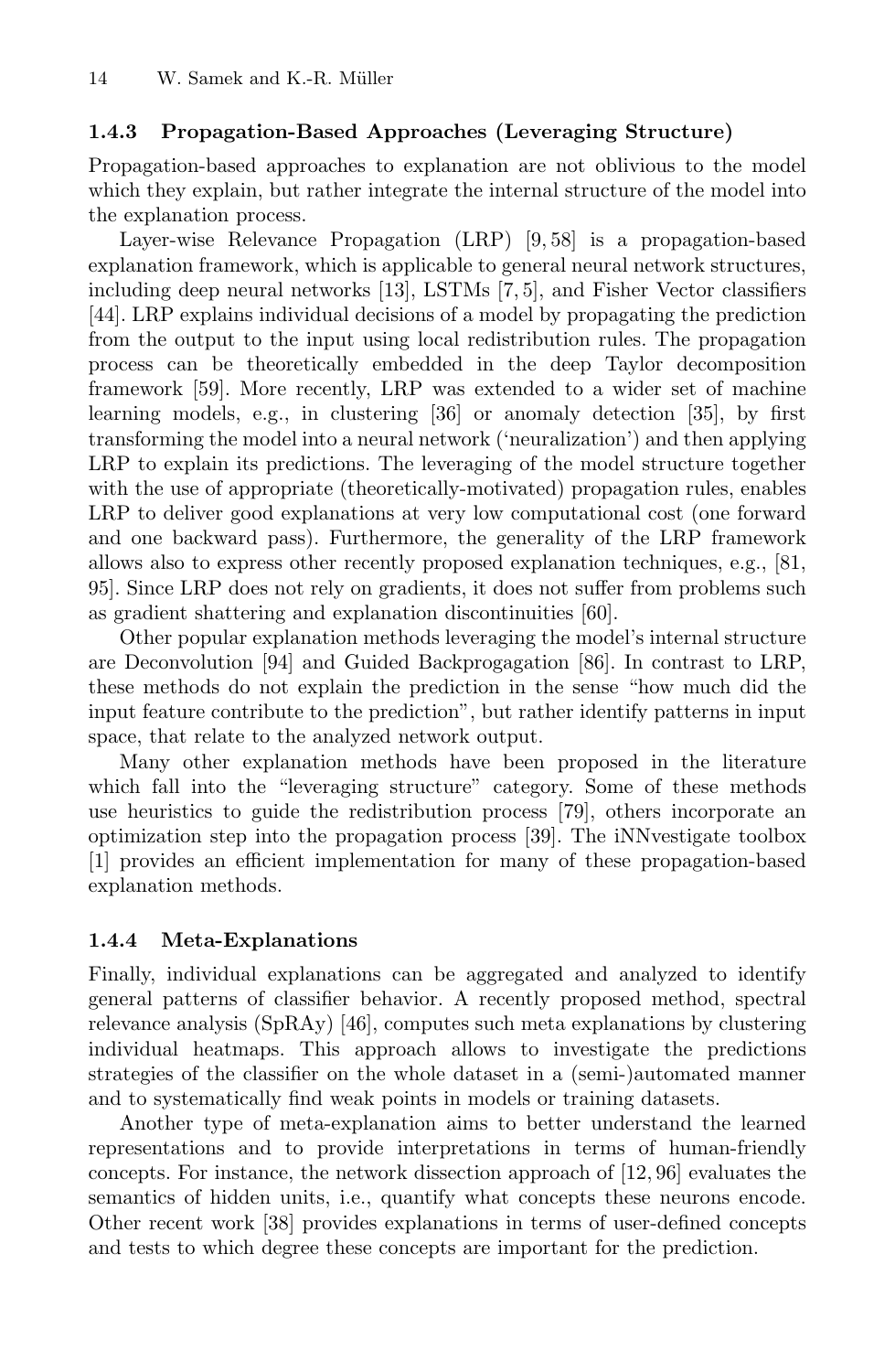# 1.5 Evaluating Quality of Explanations

The objective assessment of the quality of explanations is an active field of research. Many efforts have been made to define quality measures for heatmaps which explain individual predictions of an AI model. This section gives an overview over the proposed approaches.

A popular measure for heatmap quality is based on perturbation analysis [9, 75, 6]. The assumption of this evaluation metric is that the perturbation of relevant (according to the heatmap) input variables should lead to a steeper decline of the prediction score than the perturbation of input dimensions which are of lesser importance. Thus, the average decline of the prediction score after several rounds of perturbation (starting from the most relevant input variables) defines an objective measure of heatmap quality. If the explanation identifies the truly relevant input variables, then the decline should be large. The authors of [75] recommend to use untargeted perturbations (e.g., uniform noise) to allow fair comparison of different explanation methods. Although being very popular, it is clear that perturbation analysis can not be the only criterion to evaluate explanation quality, because one could easily design explanations techniques which would directly optimize this criterion. Examples are occlusion methods which were used in [94, 50], however, they have been shown to be inferior (according to other quality criteria) to explanation techniques such as LRP [8].

Other studies use the 'pointing game" [95] to evaluate the quality of a heatmap. The goal of this game is to evaluate the discriminativeness of the explanations for localizing target objects, i.e., it is compared if the most relevant point of the heatmap lies on the object of designated category. Thus, these measures assume that the AI model will focus most attention on the object of interest when classifying it, therefore this should be reflected in the explanation. However, this assumption may not always be true, e.g., "Clever Hans" predictors [46] may rather focus on context than of the object itself, irrespectively of the explanation method used. Thus, their explanations would be evaluated as poor quality according to this measure although they truly visualize the model's prediction strategy.

Task specific evaluation schemes have also been proposed in the literature. For example, [69] use the subject-verb agreement task to evaluate explanations of a NLP model. Here the model predicts a verb's number and the explanations verify if the most relevant word is indeed the correct subject or a noun with the predicted number. Other approaches to evaluation rely on human judgment [73, 66]. Such evaluation schemes relatively quickly become impractical if evaluating a larger number of explanations.

A recent study [8] proposes to objectively evaluate explanation for sequential data using ground truth information in a toy task. The idea of this evaluation metric is to add or subtract two numbers within an input sequence and measure the correlation between the relevances assigned to the elements of the sequence and the two input numbers. If the model is able to accurately perform the addition and subtraction task, then it must focus on these two numbers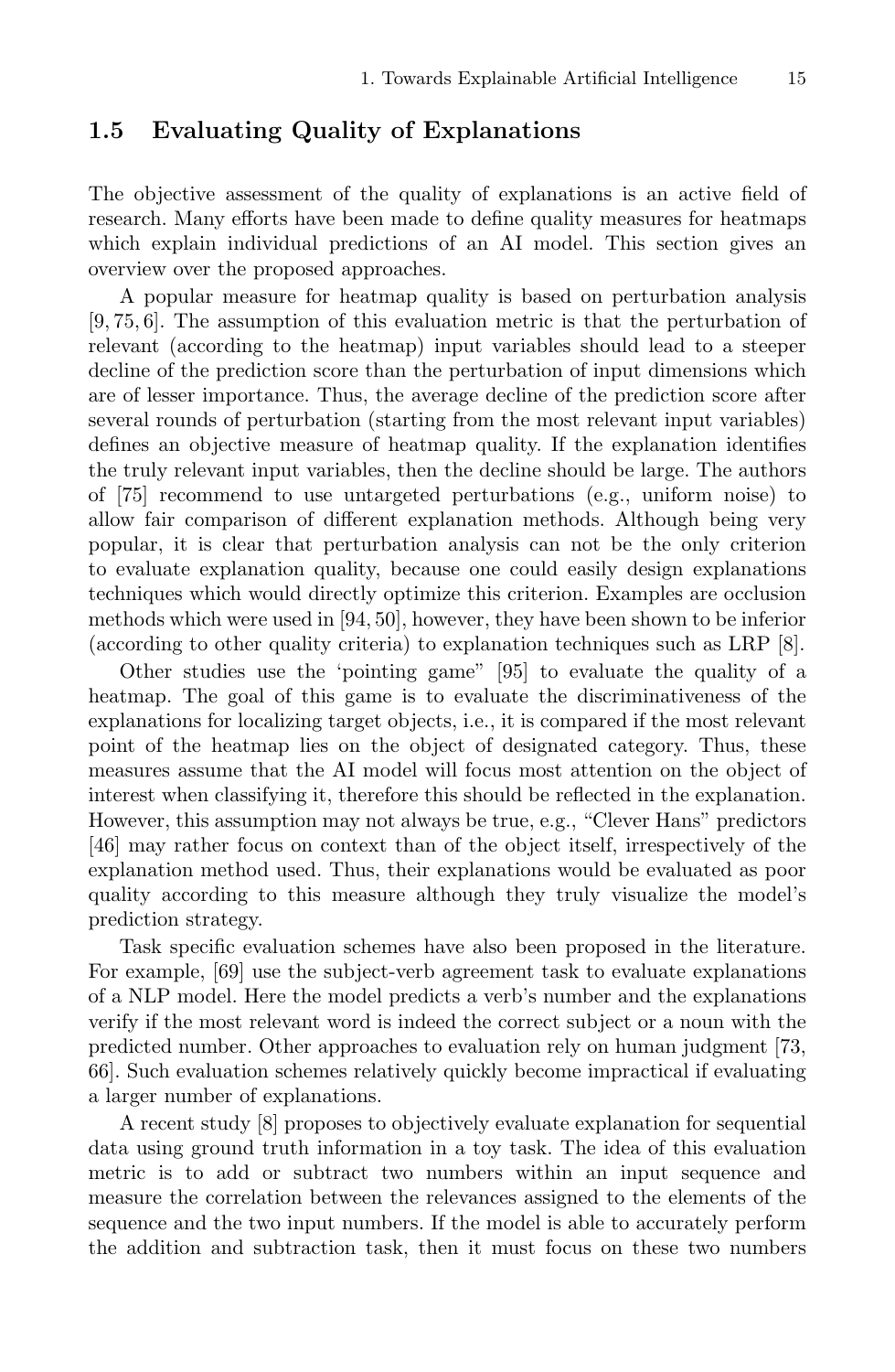(other numbers in the sequence are random) and this must be reflected in the explanation.

An alternative and indirect way to evaluate the quality of explanations is to use them for solving other tasks. The authors of [6] build documentlevel representations from word-level explanations. The performance of these document-level representations (e.g., in a classification task) reflect the quality of the word-level explanations. Another work [4] uses explanation for reinforcement learning. Many other functionally-grounded evaluations [18] could be conceived such as using explanations for compressing or pruning the neural network or training student models in a teacher-student scenario.

Lastly, another promising approach to evaluate explanations is based on the fulfillment of a certain axioms [80, 88, 54, 60, 57]. Axioms are properties of an explanation that are considered to be necessary and should therefore be fulfilled. Proposed axioms include relevance conservation [60], explanation continuity [60], sensitivity [88] and implementation invariance [88]. In contrast to the other quality measures discussed in this section, the fulfillment or non-fulfillment of certain axioms can be often shown analytically, i.e., does not require empirical evaluations.

# 1.6 Challenges and Open Questions

Although significant progress has been made in the field of explainable AI in the last years, challenges still exist both on the methods and theory side as well as regarding the way explanations are used in practice. Researchers have already started working on some of these challenges, e.g., the objective evaluation of explanation quality or the use of explanations beyond visualization. Other open questions, especially those concerning the theory, are more fundamental and more time will be required to give satisfactory answers to them.

Explanation methods allow us to gain insights into the functioning of the AI model. Yet, these methods are still limited in several ways. First, heatmaps computed with today's explanation methods visualize "first-order" information, i.e., they show which input features have been identified as being relevant for the prediction. However, the relation between these features, e.g., whether they are important on their own or only whether they occur together, remains unclear. Understanding these relations is important in many applications, e.g., in the neurosciences such higher-order explanations could help us to identify groups of brain regions which act together when solving a specific task (brain networks) rather than just identifying important single voxels.

Another limitation is the low abstraction level of explanations. Heatmaps show that particular pixels are important without relating these relevance values to more abstract concepts such as the objects or the scene displayed in the image. Humans need to interpret the explanations to make sense them and to understand the model's behaviour. This interpretation step can be difficult and erroneous. Meta-explanations which aggregate evidence from these low-level heatmaps and explain the model's behaviour on a more abstract, more human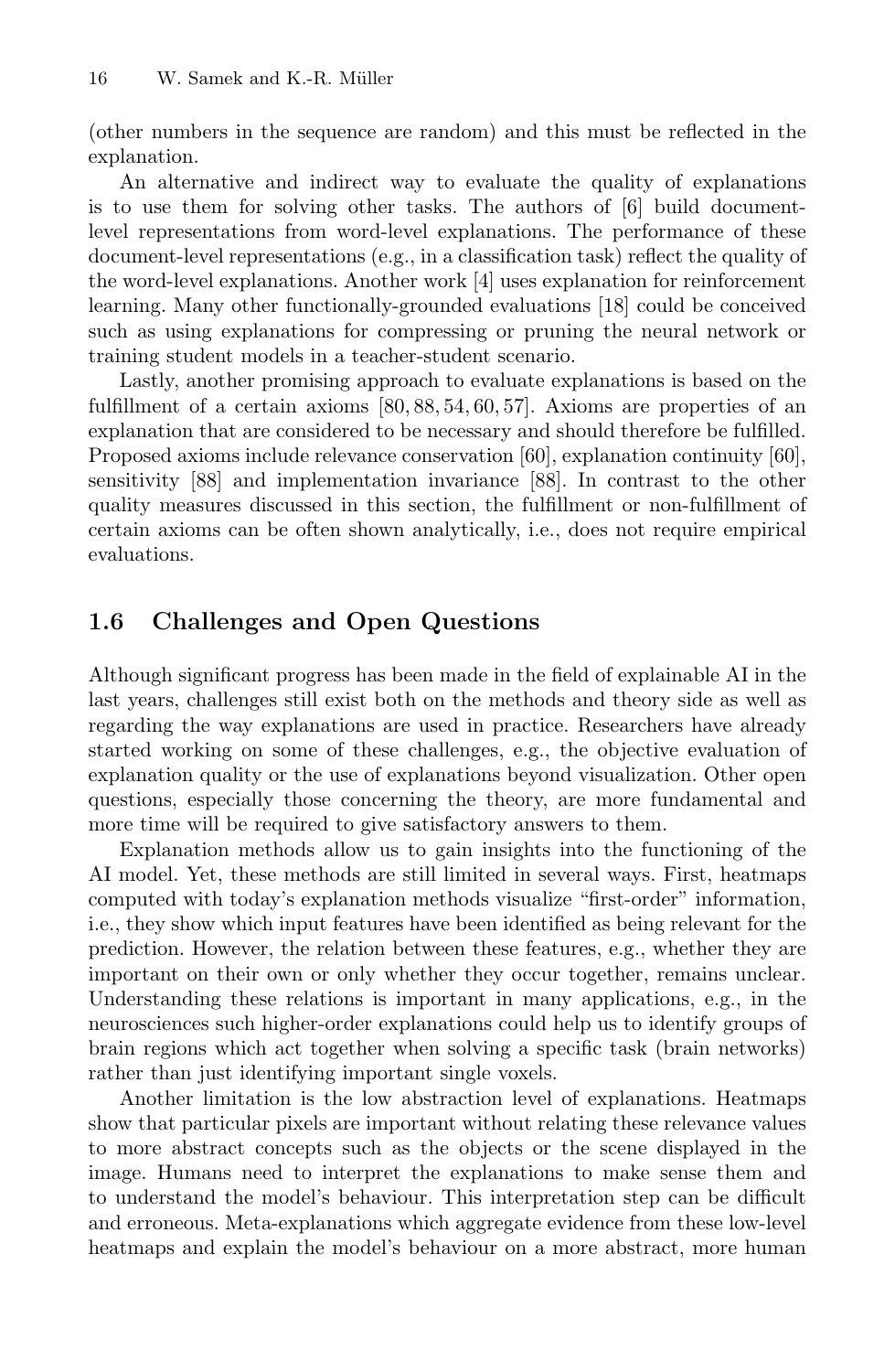understandable level, are desirable. Recently, first approaches to aggregate lowlevel explanations [46] and quantify the semantics of neural representations [12] have been proposed. The construction of more advanced meta-explanations is a rewarding topic for future research.

Since the recipient of explanations is ultimately the human user, the use of explanations in human-machine interaction is an important future research topic. Some works (e.g., [43]) have already started to investigate human factors in explainable AI. Constructing explanations with the right user focus, i.e., asking the right questions in the right way, is a prerequisite to successful human-machine interaction. However, the optimization of explanations for optimal human usage is still a challenge which needs further study.

A theory of explainable AI, with a formal and universally agreed definition of what explanations are, is lacking. Some works made a first step towards this goal by developing mathematically well-founded explanation methods. For instance, the authors of [59] approach the explanation problem by integrating it into the theoretical framework of Taylor decomposition. The axiomatic approaches [88, 54, 60] constitute another promising direction towards the goal of developing a general theory of explainable AI.

Finally, the use of explanations beyond visualization is a wide open challenge. Future work will show how to integrate explanations into a larger optimization process in order to, e.g., improve the model's performance or reduce its complexity.

Acknowledgements. This work was supported by the German Ministry for Education and Research as Berlin Big Data Centre (01IS14013A), Berlin Center for Machine Learning (01IS18037I) and TraMeExCo (01IS18056A). Partial funding by DFG is acknowledged (EXC 2046/1, project-ID: 390685689). This work was also supported by the Institute for Information & Communications Technology Planning & Evaluation (IITP) grant funded by the Korea government (No. 2017-0-00451, No. 2017-0-01779).

# References

- 1. Alber, M., Lapuschkin, S., Seegerer, P., Hägele, M., Schütt, K.T., Montavon, G., Samek, W., Müller, K.R., Dähne, S., Kindermans, P.J.: iNNvestigate neural networks!. Journal of Machine Learning Research 20(93), 1–8 (2019)
- 2. Ancona, M., Ceolini, E., Oztireli, C., Gross, M.: Gradient-based attribution ¨ methods. In: Explainable AI: Interpreting, Explaining and Visualizing Deep Learning. Lecture Notes in Computer Science 11700, Springer (2019)
- 3. Antunes, P., Herskovic, V., Ochoa, S.F., Pino, J.A.: Structuring dimensions for collaborative systems evaluation. ACM Computing Surveys (CSUR) 44(2), 8 (2012)
- 4. Arjona-Medina, J.A., Gillhofer, M., Widrich, M., Unterthiner, T., Hochreiter, S.: RUDDER: Return Decomposition for Delayed Rewards. arXiv preprint arXiv:1806.07857 (2018)
- 5. Arras, L., Arjona-Medina, J., Gillhofer, M., Widrich, M., Montavon, G., Müller, K.R., Hochreiter, S., Samek, W.: Explaining and interpreting LSTMs with LRP. In: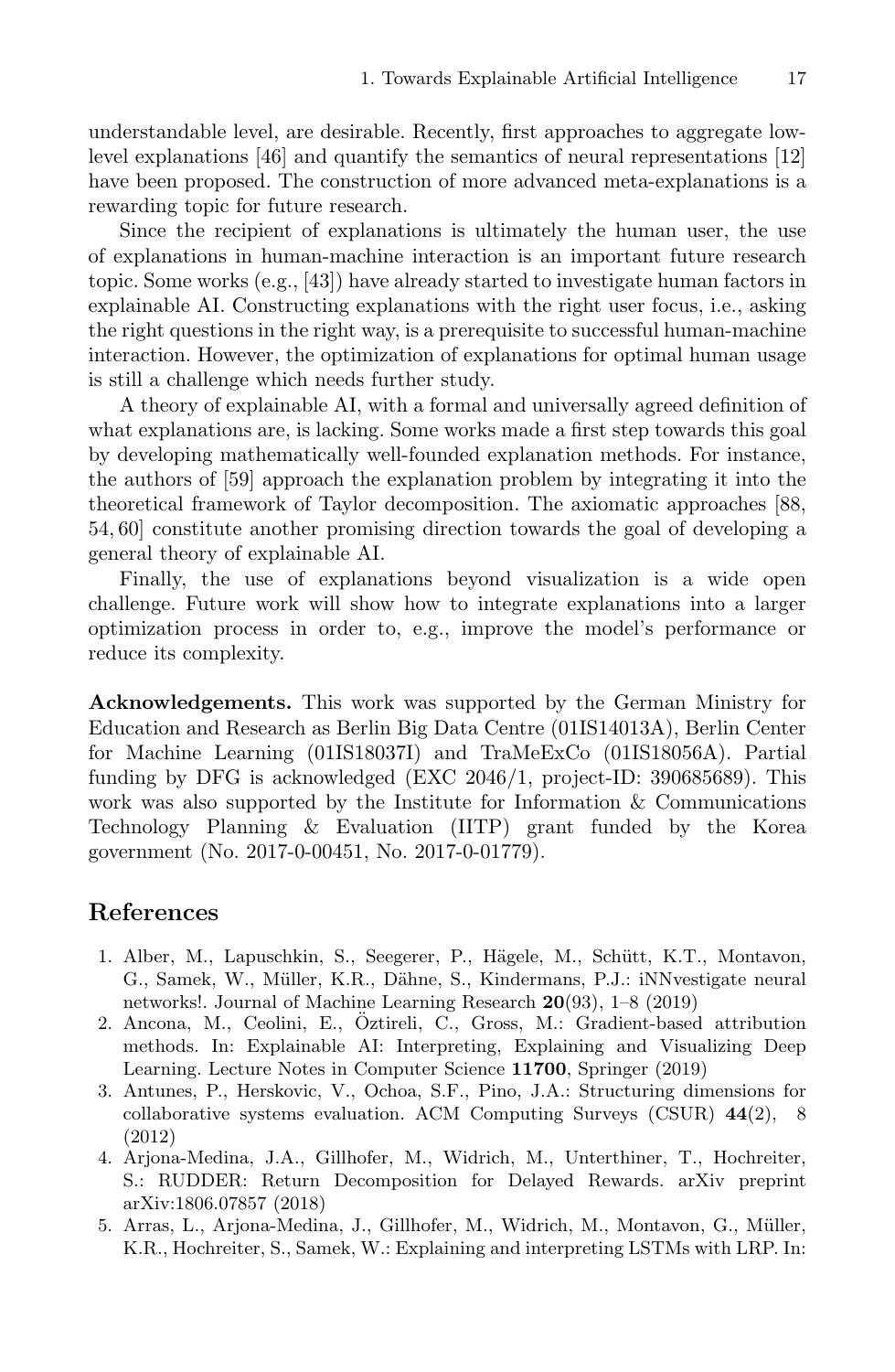Explainable AI: Interpreting, Explaining and Visualizing Deep Learning. Lecture Notes in Computer Science 11700, Springer (2019)

- 6. Arras, L., Horn, F., Montavon, G., Müller, K.R., Samek, W.: "What is relevant in a text document?": An interpretable machine learning approach. PLoS ONE 12(8), e0181142 (2017)
- 7. Arras, L., Montavon, G., M¨uller, K.R., Samek, W.: Explaining recurrent neural network predictions in sentiment analysis. In: EMNLP'17 Workshop on Computational Approaches to Subjectivity, Sentiment & Social Media Analysis (WASSA). pp. 159–168 (2017)
- 8. Arras, L., Osman, A., Müller, K.R., Samek, W.: Evaluating recurrent neural network explanations. In: ACL'19 Workshop on BlackboxNLP: Analyzing and Interpreting Neural Networks for NLP (2019)
- 9. Bach, S., Binder, A., Montavon, G., Klauschen, F., Müller, K.R., Samek, W.: On pixel-wise explanations for non-linear classifier decisions by layer-wise relevance propagation. PLoS ONE 10(7), e0130140 (2015)
- 10. Baehrens, D., Schroeter, T., Harmeling, S., Kawanabe, M., Hansen, K., Müller, K.R.: How to explain individual classification decisions. Journal of Machine Learning Research 11, 1803–1831 (2010)
- 11. Bahdanau, D., Cho, K., Bengio, Y.: Neural machine translation by jointly learning to align and translate. In: International Conference on Learning Representations (ICLR). (2015)
- 12. Bau, D., Zhou, B., Khosla, A., Oliva, A., Torralba, A.: Network dissection: Quantifying interpretability of deep visual representations. In: IEEE Conference on Computer Vision and Pattern Recognition (CVPR). pp. 6541–6549 (2017)
- 13. Binder, A., Bach, S., Montavon, G., Müller, K.R., Samek, W.: Layer-wise relevance propagation for deep neural network architectures. In: Information Science and Applications (ICISA), pp. 913–922 (2016)
- 14. Binder, A., Bockmayr, M., Hägele, M., Wienert, S., Heim, D., Hellweg, K., Stenzinger, A., Parlow, L., Budczies, J., Goeppert, B., et al.: Towards computational fluorescence microscopy: Machine learning-based integrated prediction of morphological and molecular tumor profiles. arXiv preprint arXiv:1805.11178 (2018)
- 15. Chmiela, S., Sauceda, H.E., Müller, K.R., Tkatchenko, A.: Towards exact molecular dynamics simulations with machine-learned force fields. Nature Communications 9(1), 3887 (2018)
- 16. Cireșan, D., Meier, U., Masci, J., Schmidhuber, J.: A committee of neural networks for traffic sign classification. In: International Joint Conference on Neural Networks (IJCNN). pp. 1918–1921 (2011)
- 17. Deng, J., Dong, W., Socher, R., Li, L.J., Li, K., Fei-Fei, L.: Imagenet: A largescale hierarchical image database. In: IEEE Conference on Computer Vision and Pattern Recognition (CVPR). pp. 248–255 (2009)
- 18. Doshi-Velez, F., Kim, B.: Towards a rigorous science of interpretable machine learning. arXiv preprint arXiv:1702.08608 (2017)
- 19. Doshi-Velez, F., Kortz, M., Budish, R., Bavitz, C., Gershman, S., O'Brien, D., Schieber, S., Waldo, J., Weinberger, D., Wood, A.: Accountability of AI under the law: The role of explanation. arXiv preprint arXiv:1711.01134 (2017)
- 20. Eitel, F., Soehler, E., Bellmann-Strobl, J., Brandt, A.U., Ruprecht, K., Giess, R.M., Kuchling, J., Asseyer, S., Weygandt, M., Haynes, J.D., et al.: Uncovering convolutional neural network decisions for diagnosing multiple sclerosis on conventional mri using layer-wise relevance propagation. arXiv preprint arXiv:1904.08771 (2019)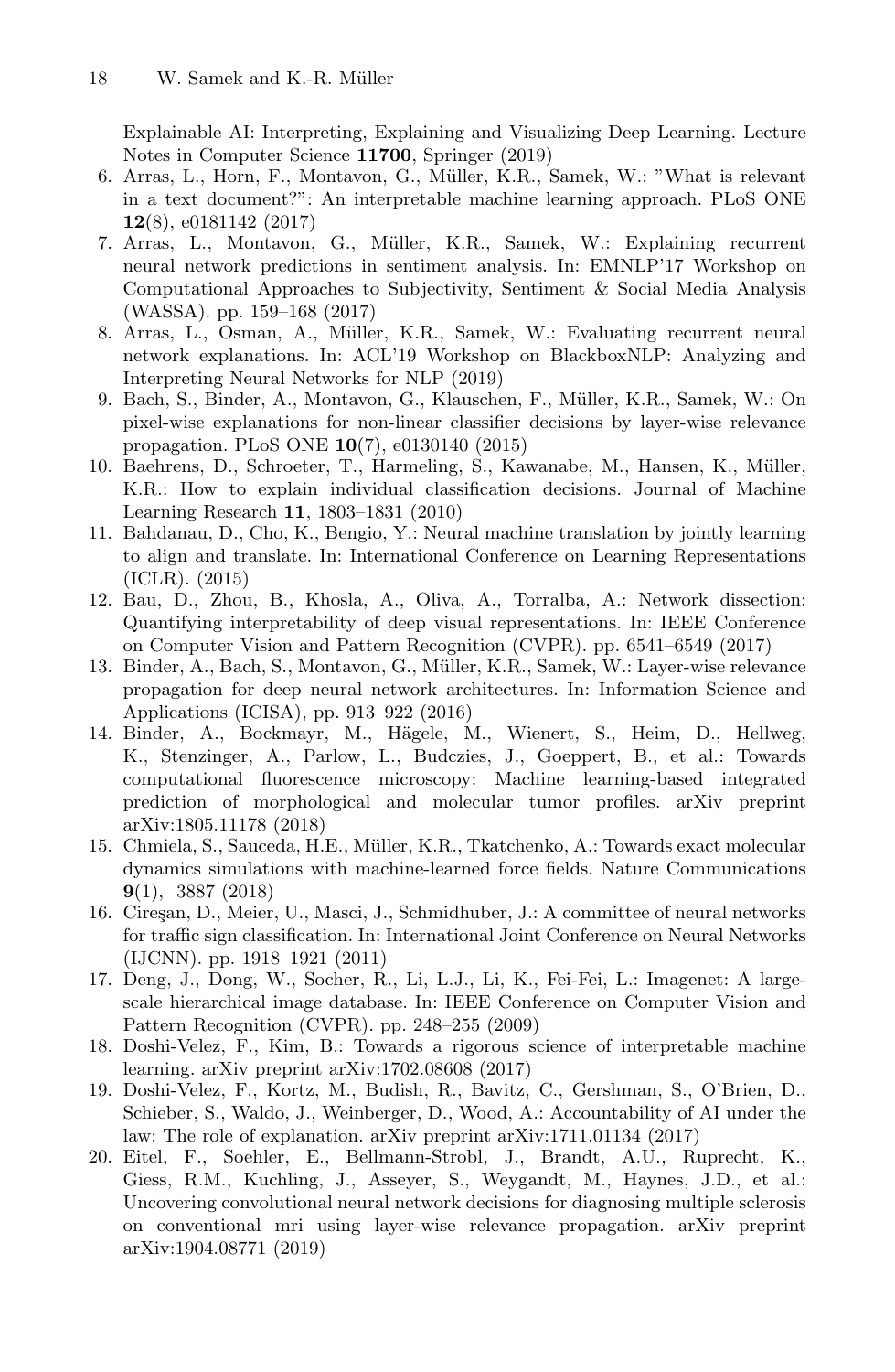- 21. European Commission's High-Level Expert Group: Draft ethics guidelines for trustworthy AI. European Commission (2019)
- 22. Everingham, M., Eslami, S.A., Van Gool, L., Williams, C.K., Winn, J., Zisserman, A.: The PASCAL Visual Object Classes Challenge: A Retrospective. International Journal of Computer Vision 111(1), 98–136 (2015)
- 23. Everingham, M., Van Gool, L., Williams, C.K., Winn, J., Zisserman, A.: The Pascal visual object classes (VOC) challenge. International Journal of Computer Vision 88(2), 303–338 (2010)
- 24. Eykholt, K., Evtimov, I., Fernandes, E., Li, B., Rahmati, A., Xiao, C., Prakash, A., Kohno, T., Song, D.: Robust physical-world attacks on deep learning models. arXiv preprint arXiv:1707.08945 (2017)
- 25. Fong, R.C., Vedaldi, A.: Interpretable explanations of black boxes by meaningful perturbation. In: IEEE International Conference on Computer Vision (CVPR). pp. 3429–3437 (2017)
- 26. Fong, R., Vedaldi, A.: Explanations for attributing deep neural network predictions. In: Explainable AI: Interpreting, Explaining and Visualizing Deep Learning. Lecture Notes in Computer Science 11700, Springer (2019)
- 27. Goodman, B., Flaxman, S.: European union regulations on algorithmic decisionmaking and a "right to explanation". AI Magazine  $38(3)$ , 50–57 (2017)
- 28. Hajian, S., Bonchi, F., Castillo, C.: Algorithmic bias: From discrimination discovery to fairness-aware data mining. In: 22nd ACM SIGKDD International Conference on Knowledge Discovery and Data Mining. pp. 2125–2126 (2016)
- 29. Han, S., Pool, J., Tran, J., Dally, W.: Learning both weights and connections for efficient neural network. In: Advances in Neural Information Processing Systems (NIPS). pp. 1135–1143 (2015)
- 30. Heath, R.L., Bryant, J.: Human communication theory and research: Concepts, contexts, and challenges. Routledge (2013)
- 31. Hofmarcher, M., Unterthiner, T., Arjona-Medina, J., Klambauer, G., Hochreiter, S., Nessler, B.: Visual scene understanding for autonomous driving using semantic segmentation. In: Explainable AI: Interpreting, Explaining and Visualizing Deep Learning. Lecture Notes in Computer Science 11700, Springer (2019)
- 32. Holzinger, A., Langs, G., Denk, H., Zatloukal, K., M¨uller, H.: Causability and explainabilty of artificial intelligence in medicine. Wiley Interdisciplinary Reviews: Data Mining and Knowledge Discovery p. e1312 (2019)
- 33. Horst, F., Lapuschkin, S., Samek, W., Müller, K.R., Schöllhorn, W.I.: Explaining the unique nature of individual gait patterns with deep learning. Scientific Reports 9, 2391 (2019)
- 34. Karpathy, A., Toderici, G., Shetty, S., Leung, T., Sukthankar, R., Fei-Fei, L.: Largescale video classification with convolutional neural networks. In: IEEE conference on Computer Vision and Pattern Recognition (CVPR). pp. 1725–1732 (2014)
- 35. Kauffmann, J., Müller, K.R., Montavon, G.: Towards explaining anomalies: A deep Taylor decomposition of one-class models. arXiv preprint arXiv:1805.06230 (2018)
- 36. Kauffmann, J., Esders, M., Montavon, G., Samek, W., Müller, K.R.: From clustering to cluster explanations via neural networks. arXiv preprint arXiv:1906.07633 (2019)
- 37. Khanna, R., Kim, B., Ghosh, J., Koyejo, O.: Interpreting black box predictions using fisher kernels. arXiv preprint arXiv:1810.10118 (2018)
- 38. Kim, B., Wattenberg, M., Gilmer, J., Cai, C., Wexler, J., Viegas, F., Sayres, R.: Interpretability beyond feature attribution: Quantitative testing with concept activation vectors (TCAV). In: International Conference on Machine Learning (ICML). pp. 2673–2682, (2018)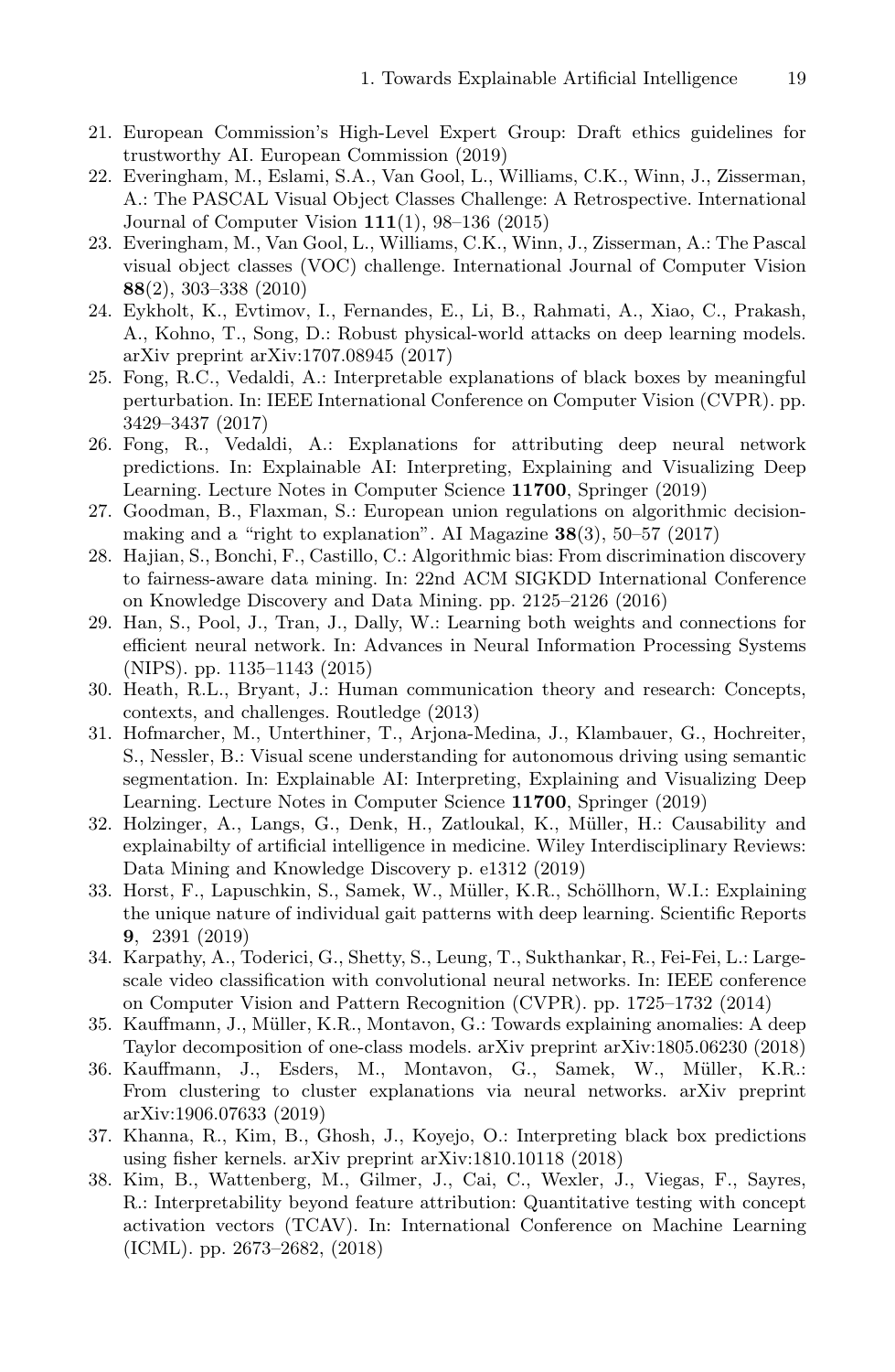- 39. Kindermans, P.J., Schütt, K.T., Alber, M., Müller, K.R., Erhan, D., Kim, B., Dähne, S.: Learning how to explain neural networks: Patternnet and patternattribution. In: International Conference on Learning Representations (ICLR). (2018)
- 40. Klauschen, F., Müller, K.R., Binder, A., Bockmayr, M., Hägele, M., Seegerer, P., Wienert, S., Pruneri, G., de Maria, S., Badve, S., et al.: Scoring of tumor-infiltrating lymphocytes: From visual estimation to machine learning. Seminars in Cancer Biology 52(2), 151–157 (2018)
- 41. Koh, P.W., Liang, P.: Understanding black-box predictions via influence functions. In: International Conference on Machine Learning (ICML). pp. 1885–1894 (2017)
- 42. Kriegeskorte, N., Goebel, R., Bandettini, P.: Information-based functional brain mapping. Proceedings of the National Academy of Sciences 103(10), 3863–3868 (2006)
- 43. Lage, I., Chen, E., He, J., Narayanan, M., Kim, B., Gershman, S., Doshi-Velez, F.: An evaluation of the human-interpretability of explanation. arXiv preprint arXiv:1902.00006 (2019)
- 44. Lapuschkin, S., Binder, A., Montavon, G., Müller, K.R., Samek, W.: Analyzing classifiers: Fisher vectors and deep neural networks. In: IEEE Conference on Computer Vision and Pattern Recognition (CVPR). pp. 2912–2920 (2016)
- 45. Lapuschkin, S.: Opening the Machine Learning Black Box with Layer-wise Relevance Propagation. Ph.D. thesis, Technische Universität Berlin (2019)
- 46. Lapuschkin, S., Wäldchen, S., Binder, A., Montavon, G., Samek, W., Müller, K.R.: Unmasking clever hans predictors and assessing what machines really learn. Nature Communications 10, 1096 (2019)
- 47. LeCun, Y., Bengio, Y., Hinton, G.: Deep learning. Nature 521(7553), 436–444 (2015)
- 48. LeCun, Y.A., Bottou, L., Orr, G.B., Müller, K.R.: Efficient backprop. In: Neural networks: Tricks of the trade, pp. 9–48. Springer (2012)
- 49. Lemm, S., Blankertz, B., Dickhaus, T., Müller, K.R.: Introduction to machine learning for brain imaging. Neuroimage  $56(2)$ , 387–399 (2011)
- 50. Li, J., Monroe, W., Jurafsky, D.: Understanding Neural Networks through Representation Erasure. arXiv preprint arXiv:1612.08220 (2016)
- 51. Libbrecht, M.W., Noble, W.S.: Machine learning applications in genetics and genomics. Nature Reviews Genetics  $16(6)$ , 321 (2015)
- 52. Lindholm, E., Nickolls, J., Oberman, S., Montrym, J.: Nvidia tesla: A unified graphics and computing architecture. IEEE Micro 28(2), 39–55 (2008)
- 53. Lu, C., Tang, X.: Surpassing human-level face verification performance on LFW with GaussianFace. In: 29th AAAI Conference on Artificial Intelligence. pp. 3811– 3819 (2015)
- 54. Lundberg, S.M., Lee, S.I.: A unified approach to interpreting model predictions. In: Advances in Neural Information Processing Systems (NIPS). pp. 4765–4774 (2017)
- 55. Madry, A., Makelov, A., Schmidt, L., Tsipras, D., Vladu, A.: Towards deep learning models resistant to adversarial attacks. In: International Conference on Learning Representations (ICLR). (2018)
- 56. Mnih, V., Kavukcuoglu, K., Silver, D., Rusu, A.A., Veness, J., Bellemare, M.G., Graves, A., Riedmiller, M., Fidjeland, A.K., Ostrovski, G., et al.: Human-level control through deep reinforcement learning. Nature 518(7540), 529–533 (2015)
- 57. Montavon, G.: Gradient-based vs. propagation-based explanations: An axiomatic comparison. In: Explainable AI: Interpreting, Explaining and Visualizing Deep Learning. Lecture Notes in Computer Science 11700, Springer (2019)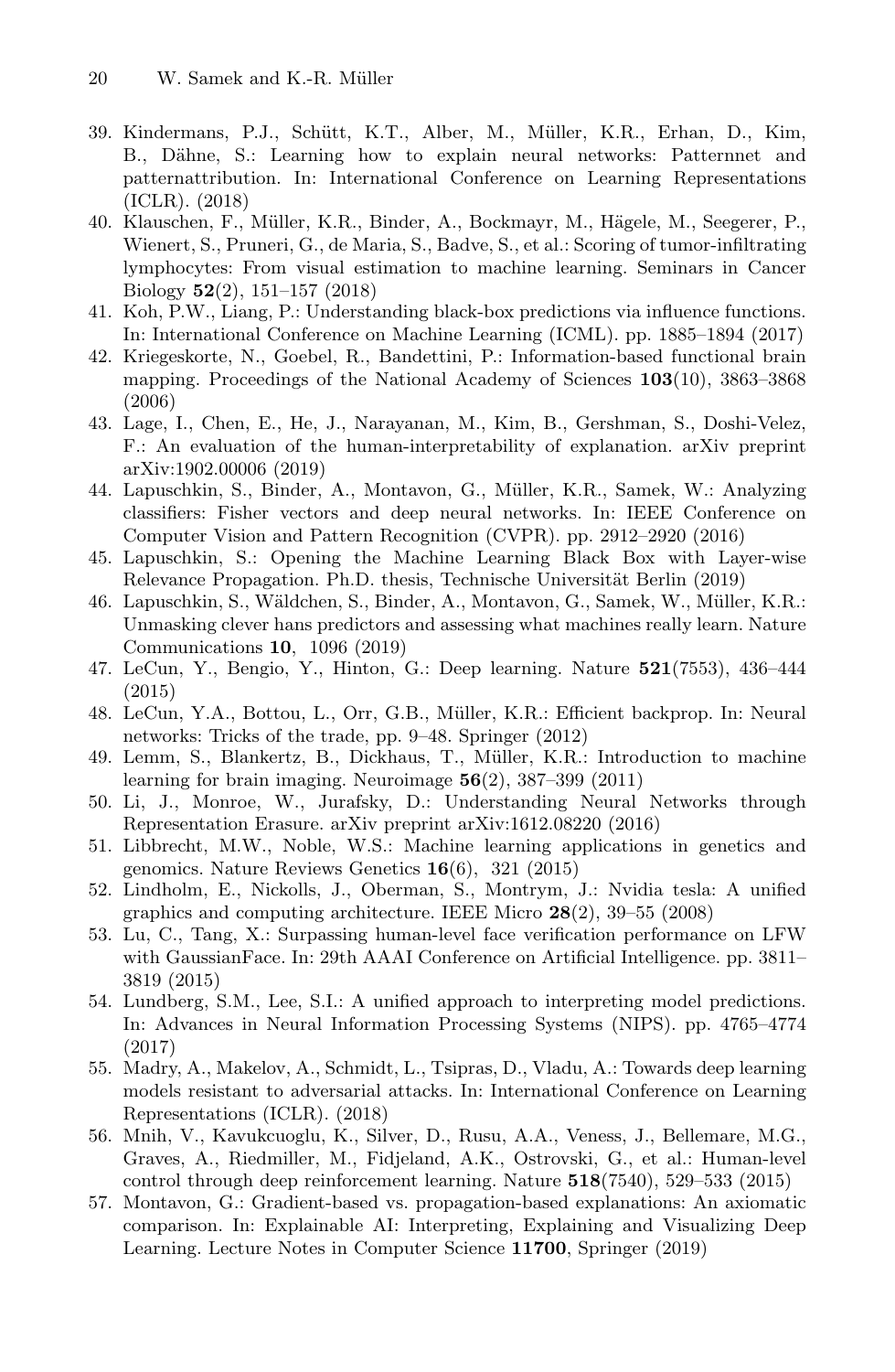- 58. Montavon, G., Binder, A., Lapuschkin, S., Samek, W., Müller, K.R.: Layer-wise relevance propagation: An overview. In: Explainable AI: Interpreting, Explaining and Visualizing Deep Learning. Lecture Notes in Computer Science 11700, Springer (2019)
- 59. Montavon, G., Lapuschkin, S., Binder, A., Samek, W., Müller, K.R.: Explaining nonlinear classification decisions with deep Taylor decomposition. Pattern Recognition 65, 211–222 (2017)
- 60. Montavon, G., Samek, W., Müller, K.R.: Methods for interpreting and understanding deep neural networks. Digital Signal Processing 73, 1–15 (2018)
- 61. Moravčík, M., Schmid, M., Burch, N., Lisý, V., Morrill, D., Bard, N., et al.: Deepstack: Expert-level artificial intelligence in heads-up no-limit poker. Science 356(6337), 508–513 (2017)
- 62. Morch, N., Kjems, U., Hansen, L.K., Svarer, C., Law, I., Lautrup, B., Strother, S., Rehm, K.: Visualization of neural networks using saliency maps. In: International Conference on Neural Networks (ICNN). vol. 4, pp. 2085–2090 (1995)
- 63. Mordvintsev, A., Olah, C., Tyka, M.: Inceptionism: Going deeper into neural networks (2015)
- 64. Nguyen, A., Dosovitskiy, A., Yosinski, J., Brox, T., Clune, J.: Synthesizing the preferred inputs for neurons in neural networks via deep generator networks. In: Advances in Neural Information Processing Systems (NIPS). pp. 3387–3395 (2016)
- 65. Nguyen, A., Yosinski, J., Clune, J.: Understanding neural networks via feature visualization: A survey. In: Explainable AI: Interpreting, Explaining and Visualizing Deep Learning. Lecture Notes in Computer Science 11700, Springer (2019)
- 66. Nguyen, D.: Comparing Automatic and Human Evaluation of Local Explanations for Text Classification. In: Conference of the North American Chapter of the Association for Computational Linguistics: Human Language Technologies (NAACL-HLT). pp. 1069–1078 (2018)
- 67. Phinyomark, A., Petri, G., Ibáñez-Marcelo, E., Osis, S.T., Ferber, R.: Analysis of big data in gait biomechanics: Current trends and future directions. Journal of Medical and Biological Engineering 38(2), 244–260 (2018)
- 68. Pilania, G., Wang, C., Jiang, X., Rajasekaran, S., Ramprasad, R.: Accelerating materials property predictions using machine learning. Scientific Reports 3, 2810 (2013)
- 69. Poerner, N., Roth, B., Schütze, H.: Evaluating neural network explanation methods using hybrid documents and morphosyntactic agreement. In: 56th Annual Meeting of the Association for Computational Linguistics (ACL). pp. 340–350 (2018)
- 70. Preuer, K., Klambauer, G., Rippmann, F., Hochreiter, S., Unterthiner, T.: Interpretable deep learning in drug discovery. In: Explainable AI: Interpreting, Explaining and Visualizing Deep Learning. Lecture Notes in Computer Science 11700, Springer (2019)
- 71. Redmon, J., Divvala, S., Girshick, R., Farhadi, A.: You only look once: Unified, real-time object detection. In: IEEE Conference on Computer Vision and Pattern Recognition (CVPR). pp. 779–788 (2016)
- 72. Reyes, E., Est´evez, P.A., Reyes, I., Cabrera-Vives, G., Huijse, P., Carrasco, R., Forster, F.: Enhanced rotational invariant convolutional neural network for supernovae detection. In: International Joint Conference on Neural Networks (IJCNN). pp. 1–8 (2018)
- 73. Ribeiro, M.T., Singh, S., Guestrin, C.: Why should i trust you?: Explaining the predictions of any classifier. In: ACM SIGKDD International Conference on Knowledge Discovery and Data Mining. pp. 1135–1144 (2016)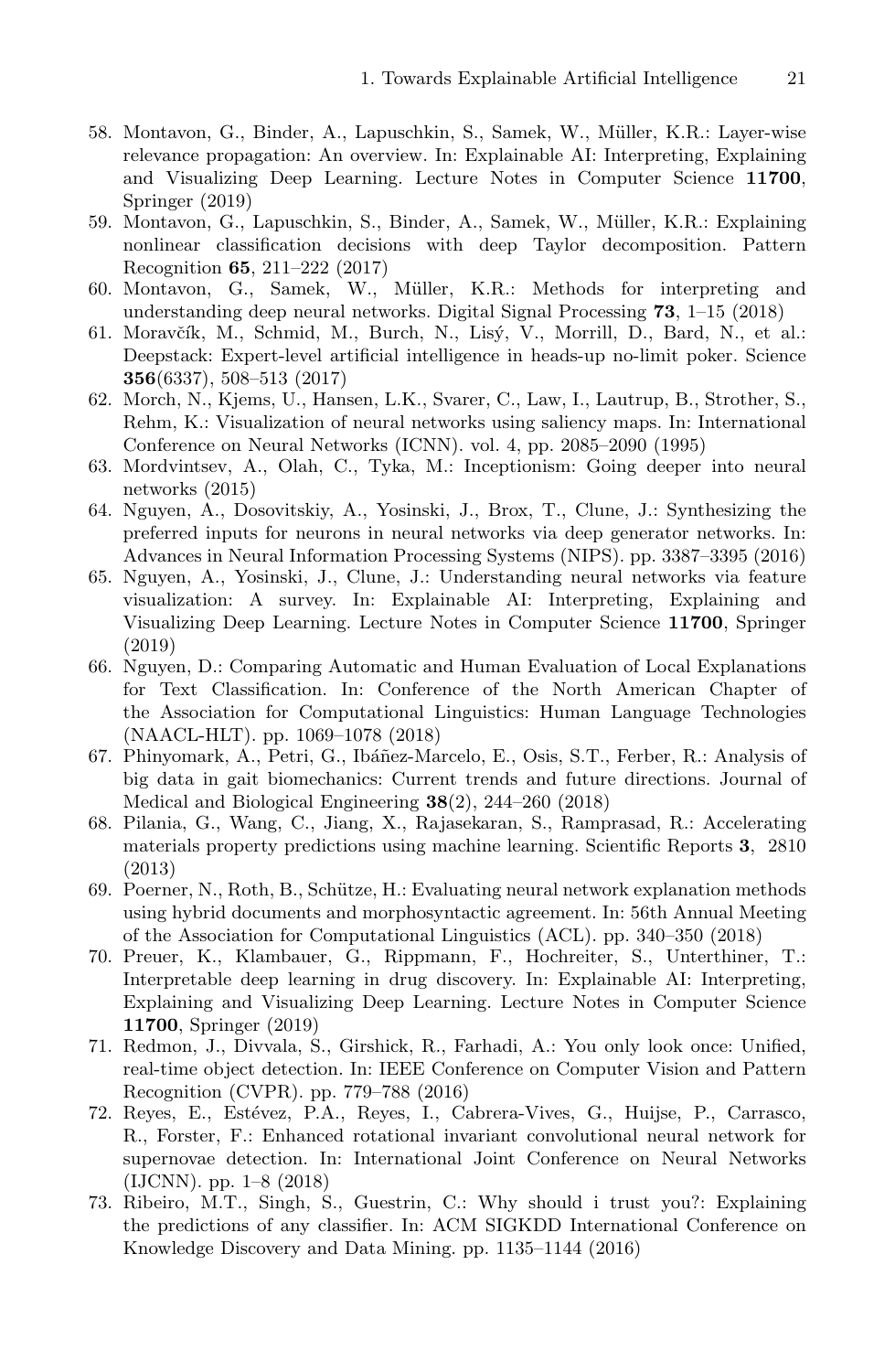- 74. Ross, A.S., Hughes, M.C., Doshi-Velez, F.: Right for the right reasons: Training differentiable models by constraining their explanations. In: 26th International Joint Conferences on Artificial Intelligence (IJCAI). pp. 2662–2670 (2017)
- 75. Samek, W., Binder, A., Montavon, G., Lapuschkin, S., Müller, K.R.: Evaluating the visualization of what a deep neural network has learned. IEEE Transactions on Neural Networks and Learning Systems 28(11), 2660–2673 (2017)
- 76. Samek, W., Wiegand, T., M¨uller, K.R.: Explainable artificial intelligence: Understanding, visualizing and interpreting deep learning models. ITU Journal: ICT Discoveries - Special Issue 1 - The Impact of Artificial Intelligence (AI) on Communication Networks and Services 1(1), 39–48 (2018)
- 77. Sánchez, J., Perronnin, F., Mensink, T., Verbeek, J.J.: Image classification with the Fisher vector: Theory and practice. International Journal of Computer Vision 105(3), 222–245 (2013)
- 78. Schütt, K.T., Arbabzadah, F., Chmiela, S., Müller, K.R., Tkatchenko, A.: Quantum-chemical insights from deep tensor neural networks. Nature Communications 8, 13890 (2017)
- 79. Selvaraju, R.R., Cogswell, M., Das, A., Vedantam, R., Parikh, D., Batra, D.: Gradcam: Visual explanations from deep networks via gradient-based localization. In: IEEE International Conference on Computer Vision (CVPR). pp. 618–626 (2017)
- 80. Shapley, L.S.: A value for n-person games. Contributions to the Theory of Games 2(28), 307–317 (1953)
- 81. Shrikumar, A., Greenside, P., Kundaje, A.: Learning Important Features Through Propagating Activation Differences. arXiv preprint arXiv:1704.02685 (2017)
- 82. Silver, D., Huang, A., Maddison, C.J., Guez, A., Sifre, L., Van Den Driessche, G., et al.: Mastering the game of Go with deep neural networks and tree search. Nature 529(7587), 484–489 (2016)
- 83. Silver, D., Schrittwieser, J., Simonyan, K., Antonoglou, I., Huang, A., Guez, A., Hubert, T., Baker, L., Lai, M., Bolton, A., et al.: Mastering the game of Go without human knowledge. Nature 550(7676), 354–359 (2017)
- 84. Simonyan, K., Vedaldi, A., Zisserman, A.: Deep inside convolutional networks: Visualising image classification models and saliency maps. In: ICLR Workshop. (2014)
- 85. Smilkov, D., Thorat, N., Kim, B., Viégas, F., Wattenberg, M.: Smoothgrad: removing noise by adding noise. arXiv preprint arXiv:1706.03825 (2017)
- 86. Springenberg, J.T., Dosovitskiy, A., Brox, T., Riedmiller, M.: Striving for simplicity: The all convolutional net. In: ICLR Workshop. (2015)
- 87. Sturm, I., Lapuschkin, S., Samek, W., Müller, K.R.: Interpretable deep neural networks for single-trial eeg classification. Journal of Neuroscience Methods 274, 141–145 (2016)
- 88. Sundararajan, M., Taly, A., Yan, Q.: Axiomatic attribution for deep networks. In: International Conference on Machine Learning (ICML). pp. 3319–3328 (2017)
- 89. Thomas, A.W., Heekeren, H.R., M¨uller, K.R., Samek, W.: Analyzing neuroimaging data through recurrent deep learning models. arXiv preprint arXiv:1810.09945 (2018)
- 90. Van Den Oord, A., Dieleman, S., Zen, H., Simonyan, K., Vinyals, O., Graves, A., Kalchbrenner, N., Senior, A.W., Kavukcuoglu, K.: Wavenet: A generative model for raw audio. SSW 125 (2016)
- 91. Weller, A.: Transparency: Motivations and Challenges. In: Explainable AI: Interpreting, Explaining and Visualizing Deep Learning. Lecture Notes in Computer Science 11700, Springer (2019)